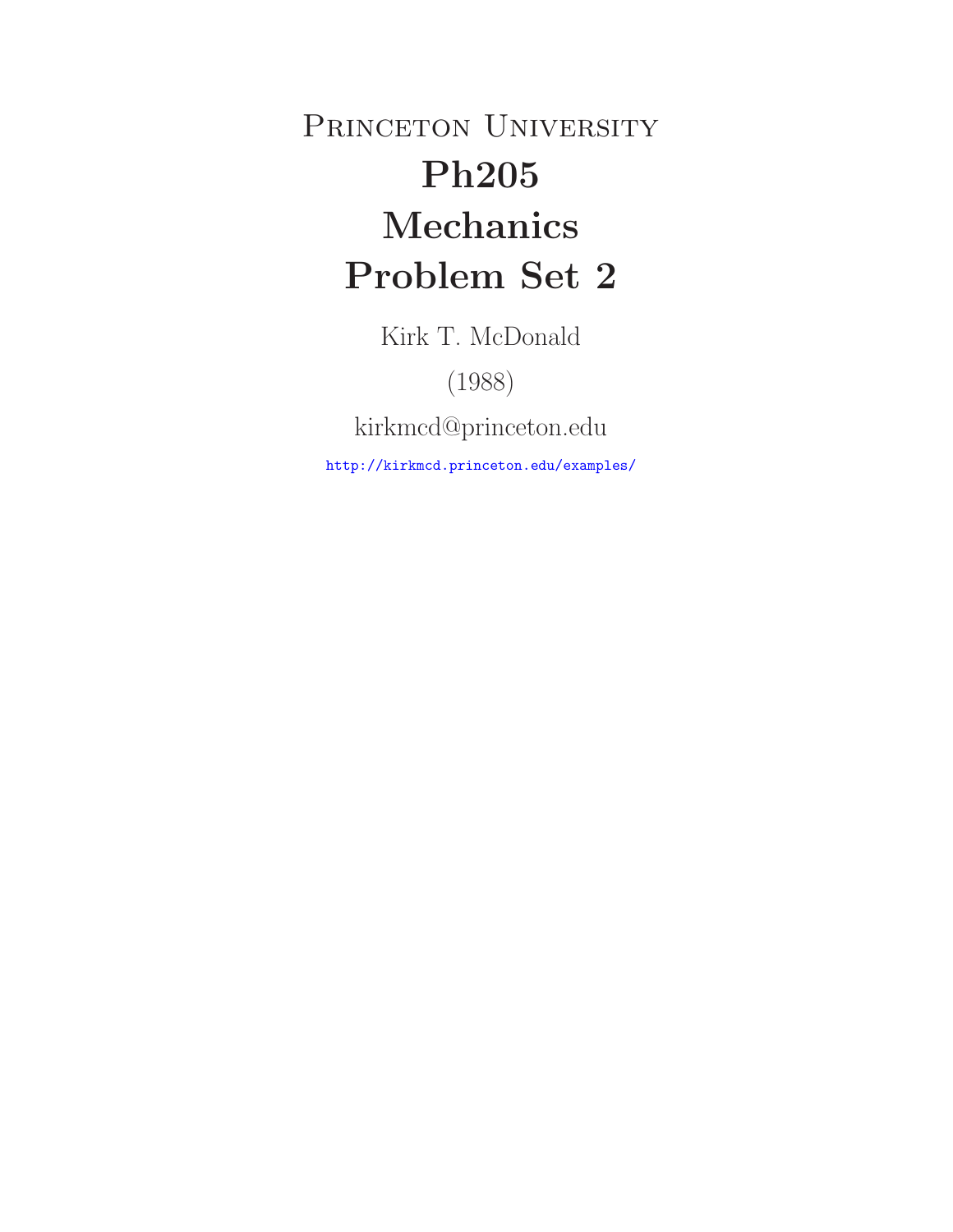## 1. **Falling Chimney**

If a chimney is undermined on one side, so that it falls, rotating about its base, it usually snaps before hitting the ground. We can estimate the most likely position of the break by an extension of the principles of statics to a dynamic situation. This is the spirit of D'Alembert.

*You might wish to convince yourself that the above picture shows the behavior after the break by performing a home experiment. A ball rests on the one end of a stick held initially at some angle to the horizontal, with the other end of the stick on the floor. Let the system loose. The stick will appear to fall faster that the ball. A cup placed on the stick can catch the ball after the stick hits the floor. Hence, the top end of the stick falls with acceleration greater than 1 g, and if the stick is weak, it will snap in the sense shown in the first figure*

Consider a slice through the chimney a distance  $x$  from its base. The internal forces across this slice can be combined into a net force **F** applied at the center of the slice, and a net torque *τ* acting about the center of the slice  $-$  a principle of statics. "Clearly" *τ* is perpendicular to the vertical plane of the falling chimney.

The chimney might break at  $x$  for any of 3 reasons:

- 1. The tension  $F_{\parallel}$  along the chimney is too great for the mortar between the bricks to sustain.
- 2. The shear  $F_{\perp}$  across the slice is too great.
- 3. The torque  $\tau$  is too great and the chimney bends and snaps.

Show that for an unbroken, falling chimney of mass m at angle  $\theta$  to the vertical,

$$
\tau(x) = \frac{mgx(l-x)^2\sin\theta}{4l^2}, \quad \text{and} \quad F_{\perp} = \frac{mgx(l-x)(l-3x)\sin\theta}{4l^2}, \quad (1)
$$

such that the chimney most like breaks at  $x = l/3$  if torque matters, but at  $x = 2l/3$ if shear matters.

Empirically, most chimneys break near  $x = 1/3$ , suggesting that they break due to the torque effect.

*Hint: Consider torque analyses of the entire chimney, and of the two portions described above.*



break



g

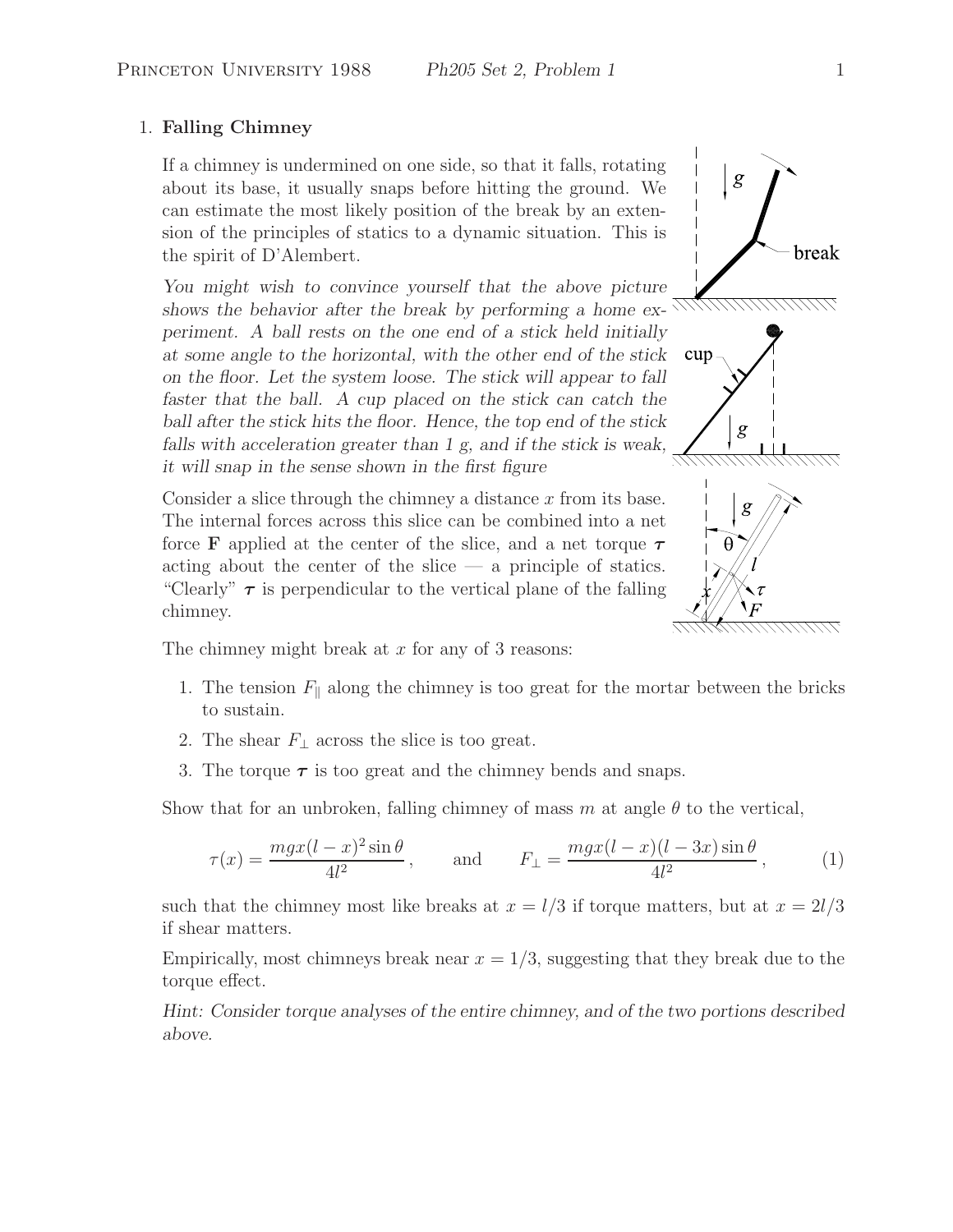## 2. **The Napkin Ring**

This everyday problem requires careful analysis.

A napkin ring in the form of a cylindrical shell of mass  $m$  and radius  $r$  rests on a horizontal table at point 2. You press on it with force  $\mathbf{F}_1$  at some point 1. Discuss the conditions required so that the ring does not move. The possible motion for a solid sphere, rather than a cylindrical ring, will be considered in Prob. 4, Set 4.

Let  $\mu_1$  and  $\mu_2$  be the coefficients of friction at points 1 and 2. First, what is the direction of  $\mathbf{F}_1$ , and the value of  $\mu_{1,\text{min}}$ , for static equilibrium?

If  $\mu_1 < \mu_{1,\text{min}}$ , then the ring will slip (with respect to your finger pressing on it) at point 1 no matter how small  $F_1$  is. Show that if you start with  $F_1$  small and increase it, the ring will roll without slipping at point 2.



Next, suppose that  $\mu_1 < \mu_{1,\text{min}}$  such that the ring never slips at point 1. What about slipping at point 2?

Let  $\alpha$  and  $\beta$  be the angles shown in the figure. Show that for static equilibrium,

$$
\cot \beta = \cot \alpha + \frac{mg}{F_1 \sin \alpha}.
$$
 (2)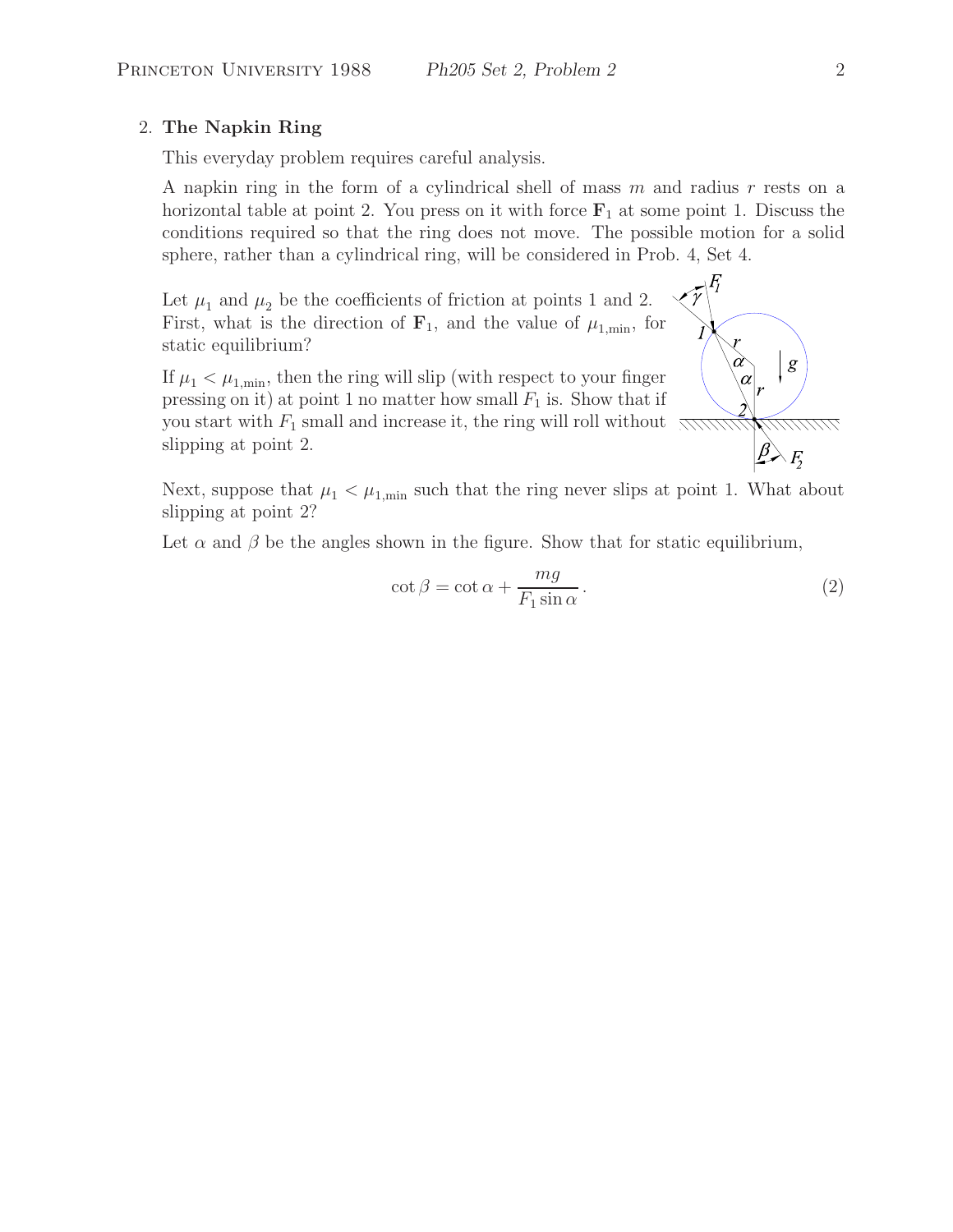3. Consider an arbitrary motion of a rigid body (recall Chasles' theorem<sup>1</sup>). Show that for any pair of particles  $i$  and  $j$  within the body, the work done by the forces they exert on another during a small displacement of the body obeys  $\delta W_{ij} = \mathbf{f}_{ij} \cdot \delta \mathbf{r}_i + \mathbf{f}_{ji} \cdot \delta \mathbf{r}_j = 0.$ Hence,  $\delta W_{\text{internal}} = \sum_{ij} \Delta W_{ij} = 0$ , as claimed on p. 32 of http://kirkmcd.princeton.edu/examples/Ph205/ph205l3.pdf.

<sup>&</sup>lt;sup>1</sup>M. Chasles, *Note sur les propriétés générales du systéme de deux corps semblables entr'eux*, Bull. Sci. Math. Astr. Phys. Chem. **14**, 321 (1830),

http://kirkmcd.princeton.edu/examples/mechanics/chasles\_bsmpc\_14\_321\_30.pdf

This theorem was first proved by G. Mozzi, *Discorso matematico sopra il rotamento momentaneo dei corpi* (Naples, 1763), http://kirkmcd.princeton.edu/examples/mechanics/mozzi\_discorso.pdf

although the result seems to have been known to Leonardo da Vinci. See also, M. Ceccarelli, *Screw axis defined by Giulio Mozzi in 1763 and early studies on helicoidal motion*, Mech. Machine Theory **35**, 761 (2000), http://kirkmcd.princeton.edu/examples/mechanics/ceccarelli\_mmt\_35\_761\_00.pdf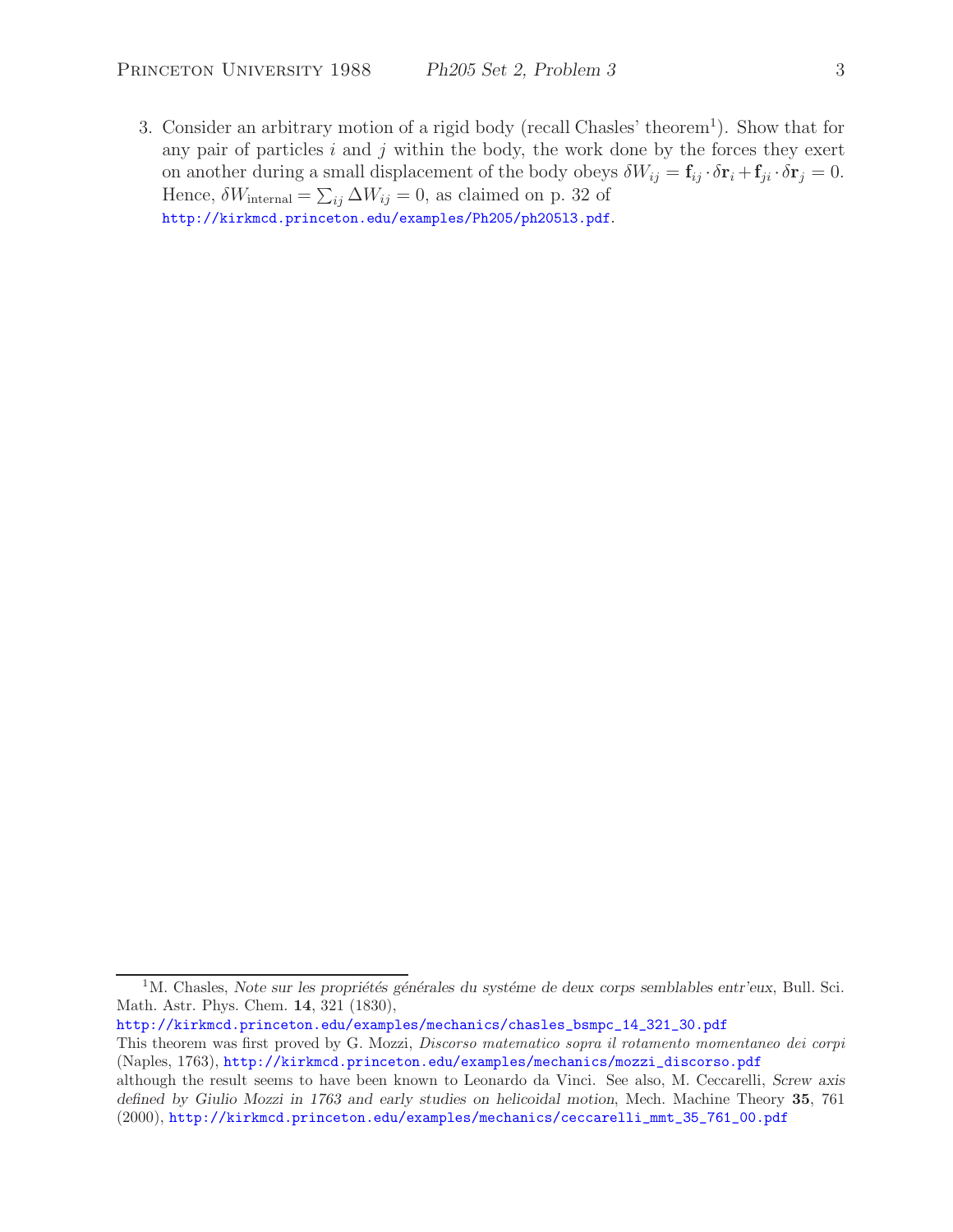4. Three identical, cylindrical logs rest on the tilted bed of a lumber truck, as shown below. Ignoring friction, what is the minimum angle  $\theta$  such that all three logs remain touching?

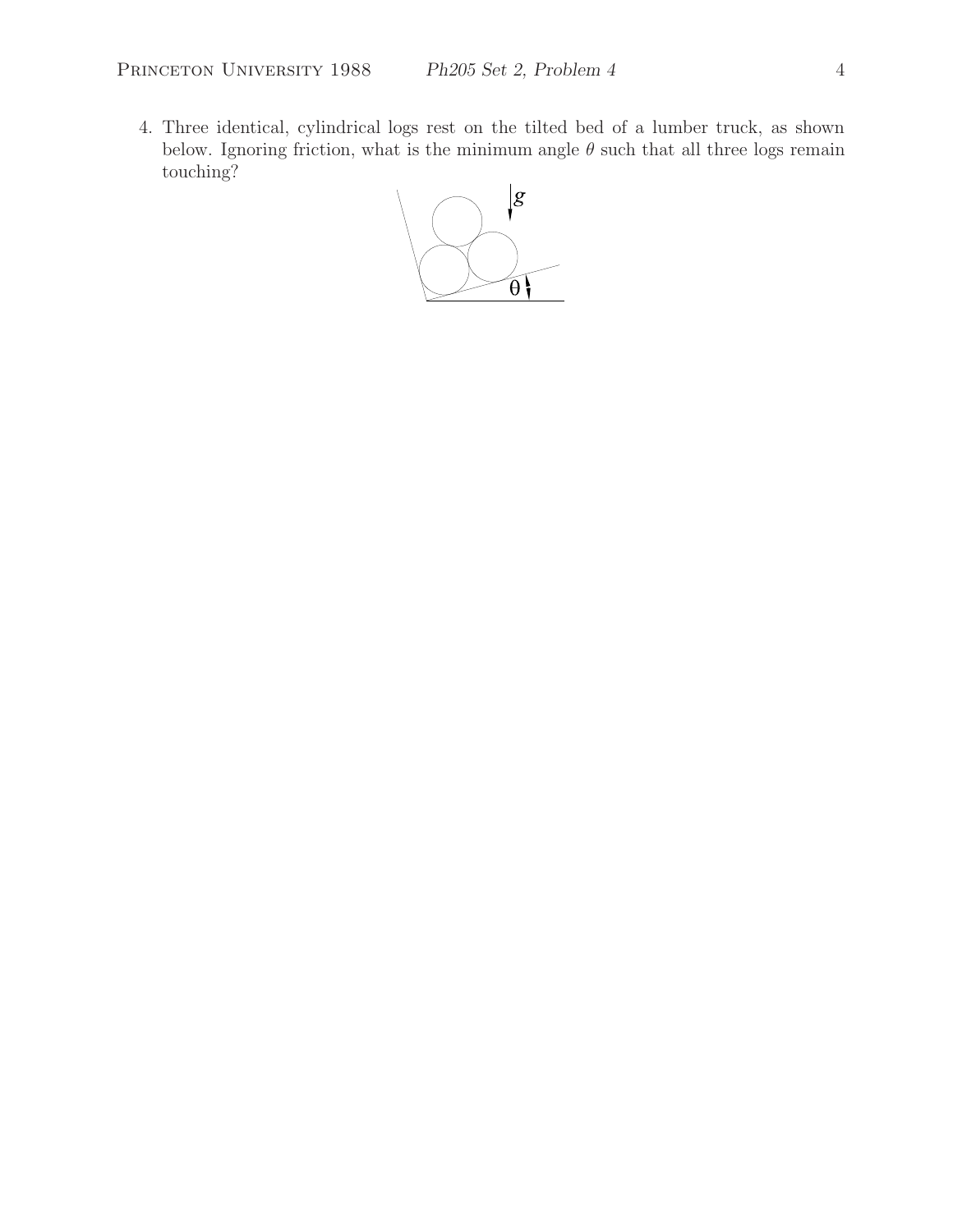5. A rubber band of mass  $m$ , rest length  $l_0$  and spring constant  $k$  lies without friction on a billiard ball of radius r, What is the polar angle  $\theta$  from the vertical axis of the ball to the band?

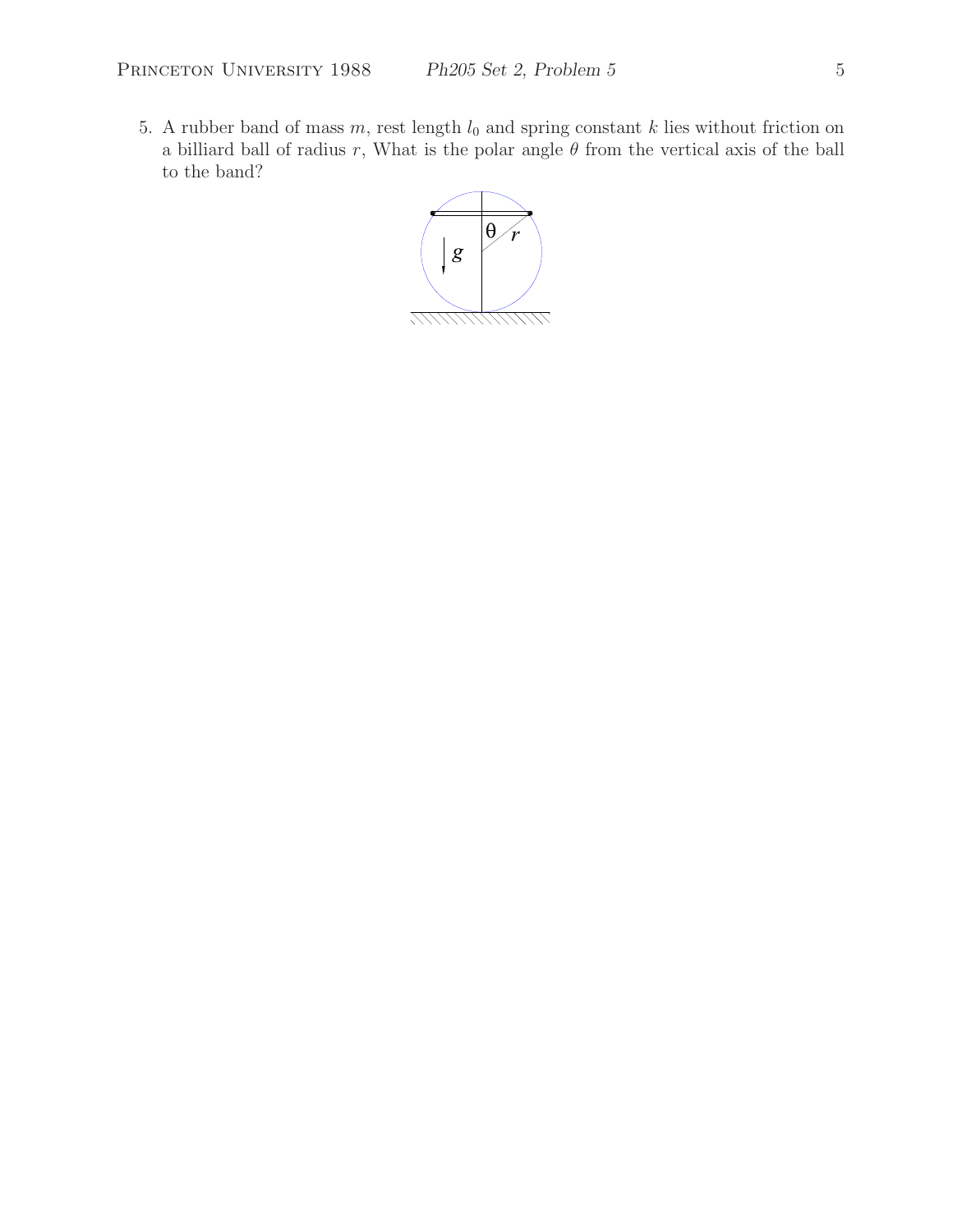- 6. An equilibrium is said to be stable if  $\delta W \geq 0$  in any small displacement from the equilibrium.
	- (a) A dime of thickness  $2h$  is balanced on a coat hanger whose wire has radius a. What is the condition for stability?

Try it!

If done well, you can twirl the coat hanger about a horizonal axis and the dime will stay on.

(b) An oblate spheroid has height 2h along its axis, and radius  $R$ . It is balance on a sphere of radius  $r$ . Show that the equilibrium is stable if,

$$
\frac{1}{h} > \frac{1}{r} + \frac{1}{\rho},\tag{3}
$$

where  $\rho$  is the radius of curvature of the spheroid at the point of contact. What is the value of  $\rho$ ? *If the equilibrium is stable, the spheroid is a rocking stone; if not, a rolling stone.*



777.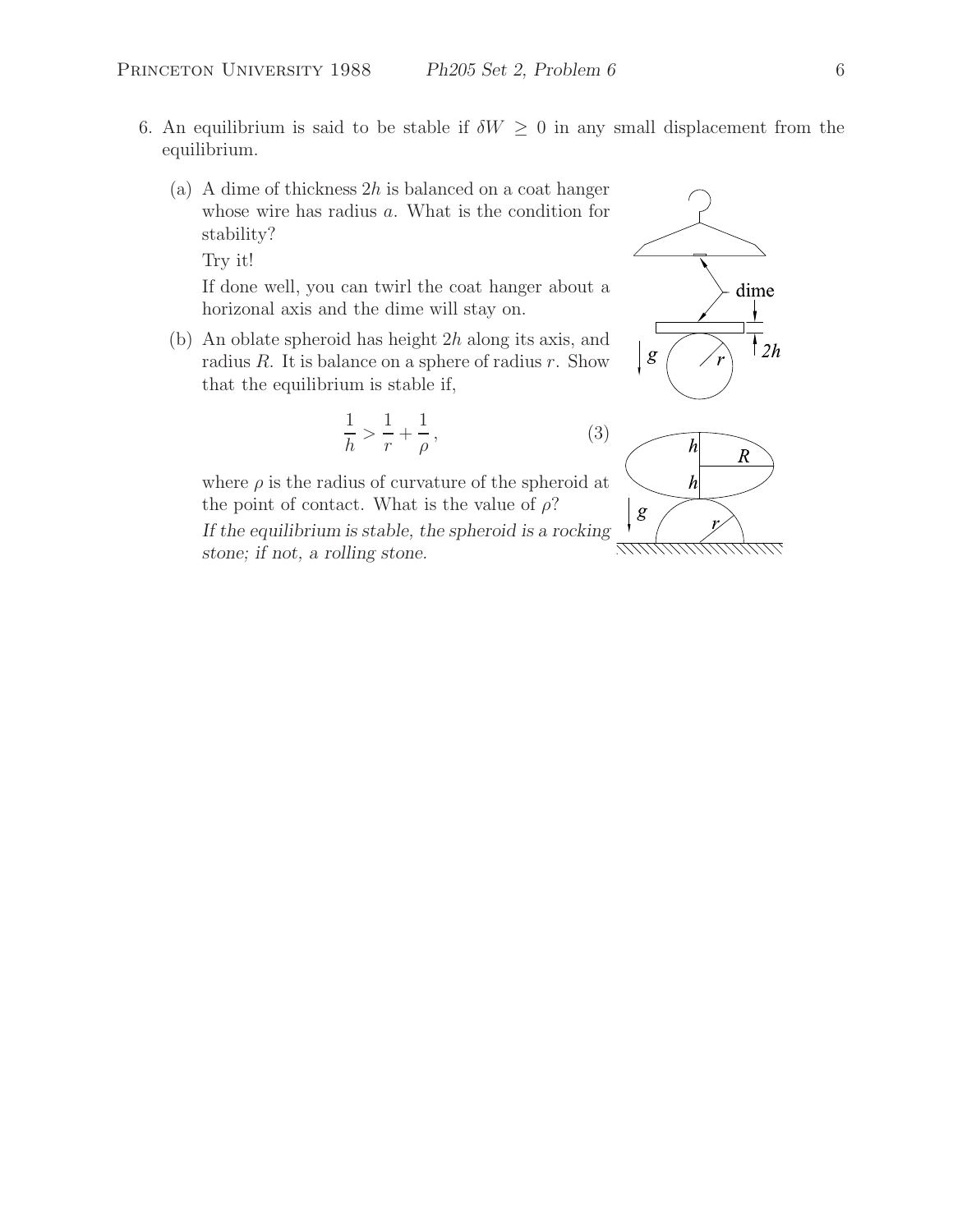7. A physical pendulum has mass m and moment of inertia I about a pivot point.



The center of mass is at distance  $R$  from the pivot point. Where is the center of oscillation (*i.e.*, the location of a point mass m that has the same period as that of the physical pendulum)?

Next, suppose that the physical pendulum is hung from the center of oscillation found above. Show that the old pivot point is the new center of oscillation, and hence the period of oscillation is unchanged.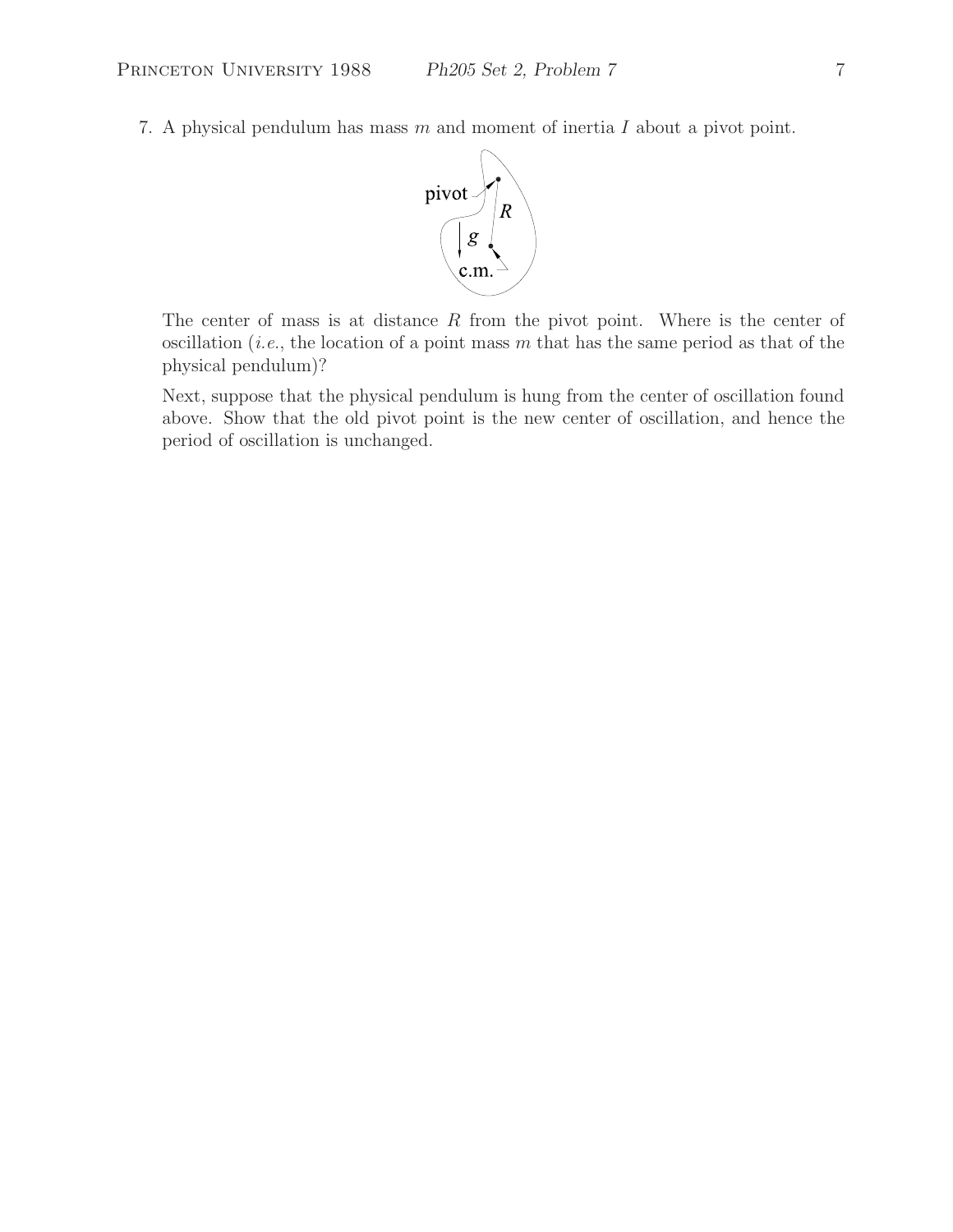8. Two "point" masses  $m$  are joined by a "massless" rod of length  $2l$ , the center of which is constrained to move in a circle of radius a. There are no external forces.



Describe the possible motion using the technique of separation into center-of-mass motion and motion relative to the c.m. Verify your analysis using Lagrange's method. Identify the generalized forces.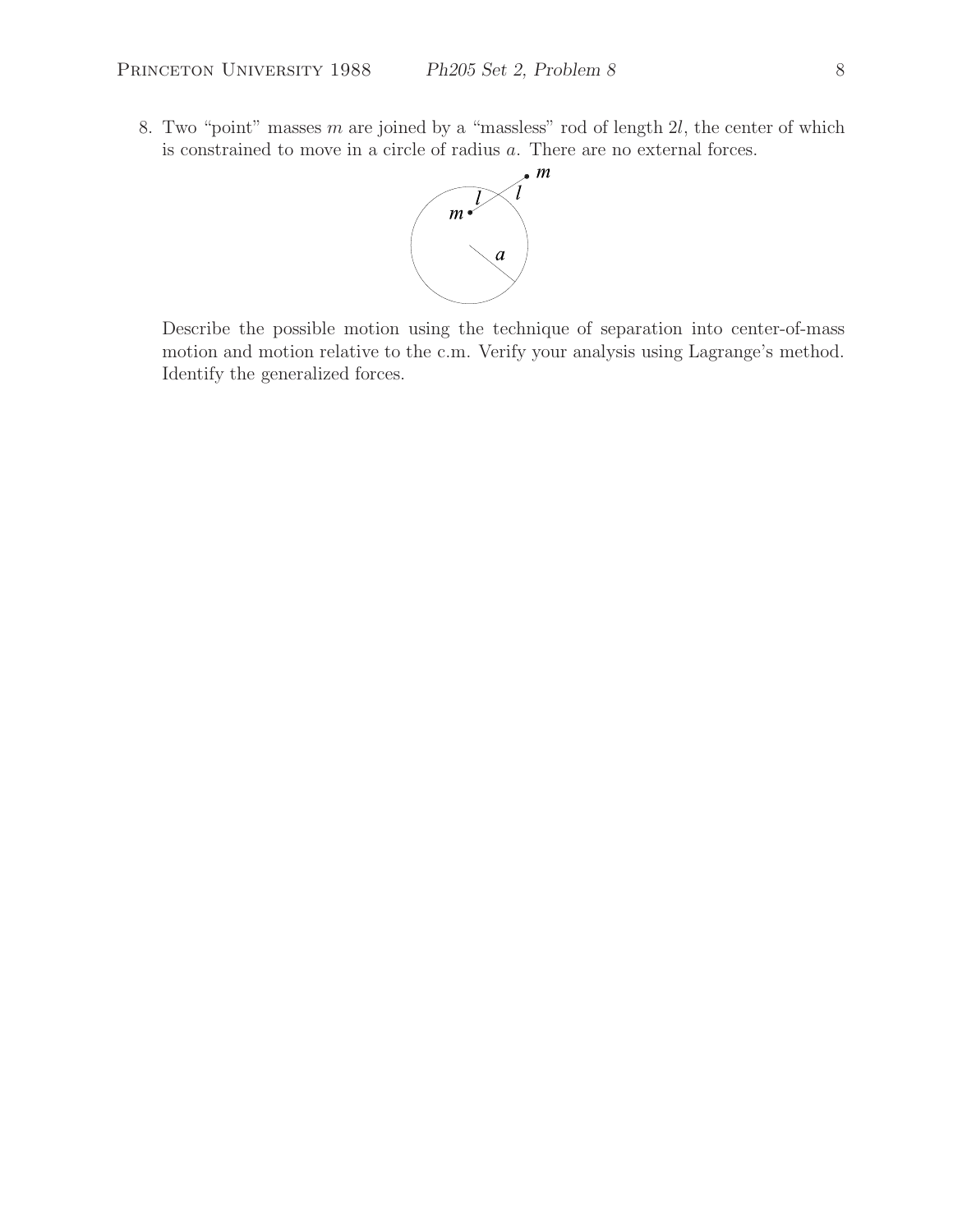9. A mass  $m$  slides without friction along a rod that is constrained to rotate in a plane with constant angular velocity  $\omega$ . There are no external forces.



Use Lagrange's method to find  $r(t)$  if  $r(0) = r_0$  and  $\dot{r}(0) = v_0$ .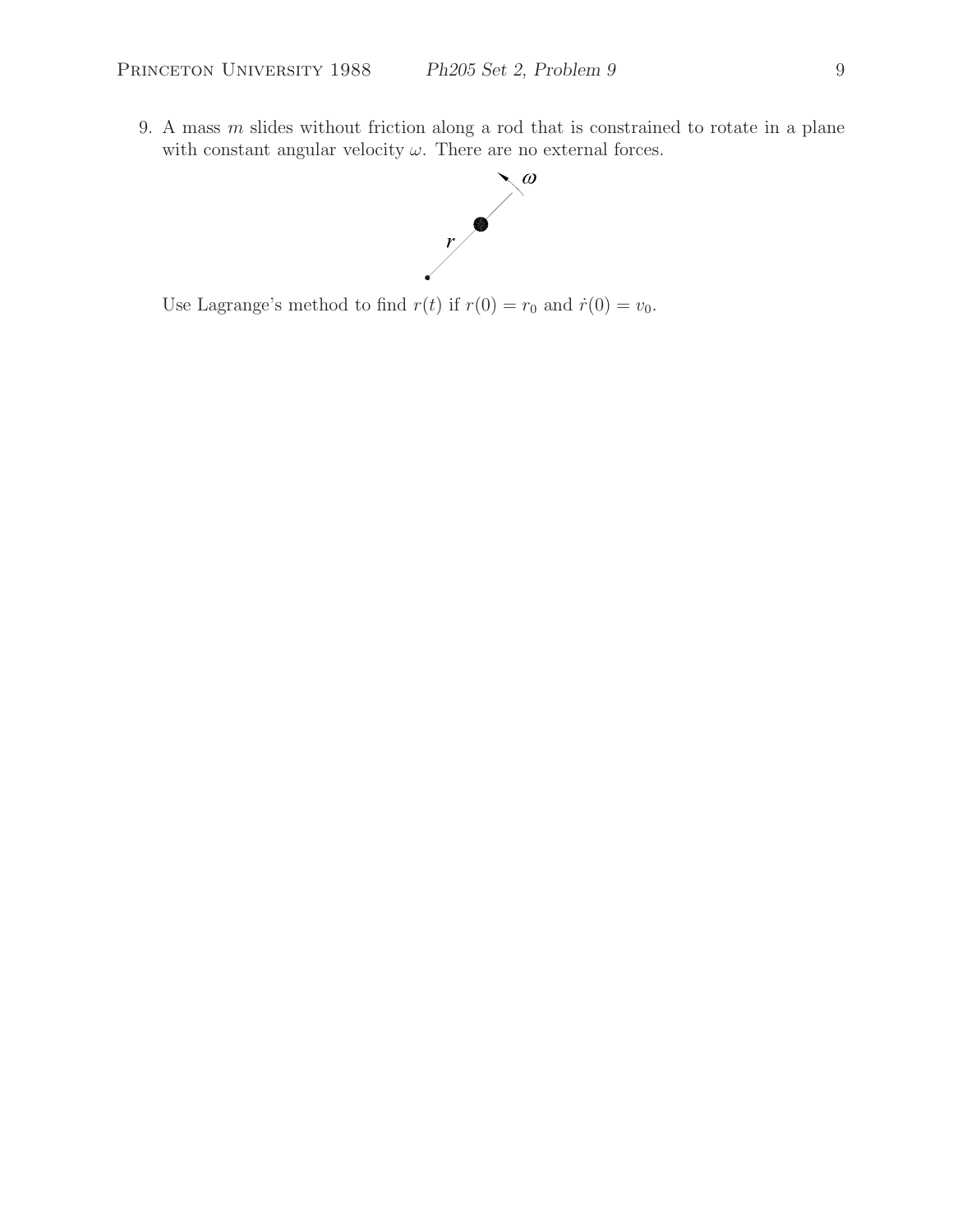10. A double cylinder of mass  $m$  and moment of inertia  $I$  hangs from a string wrapped around the cylinder of radius  $r$ . A mass  $M$  is suspended from a string wrapped around the cylinder of radius R.



- (a) What is the condition of static equilibrium? Discuss the special case that  $r = R$ .
- (b) Use elementary (Newtonian) methods to find the acceleration of the center of mass of the cylinder if the system is not in equilibrium.
- (c) Use Lagrange's method to find the acceleration.

The Newtonian method requires consideration of the tensions in the strings, while Lagrange's method avoid this, as the tensions are constraint forces.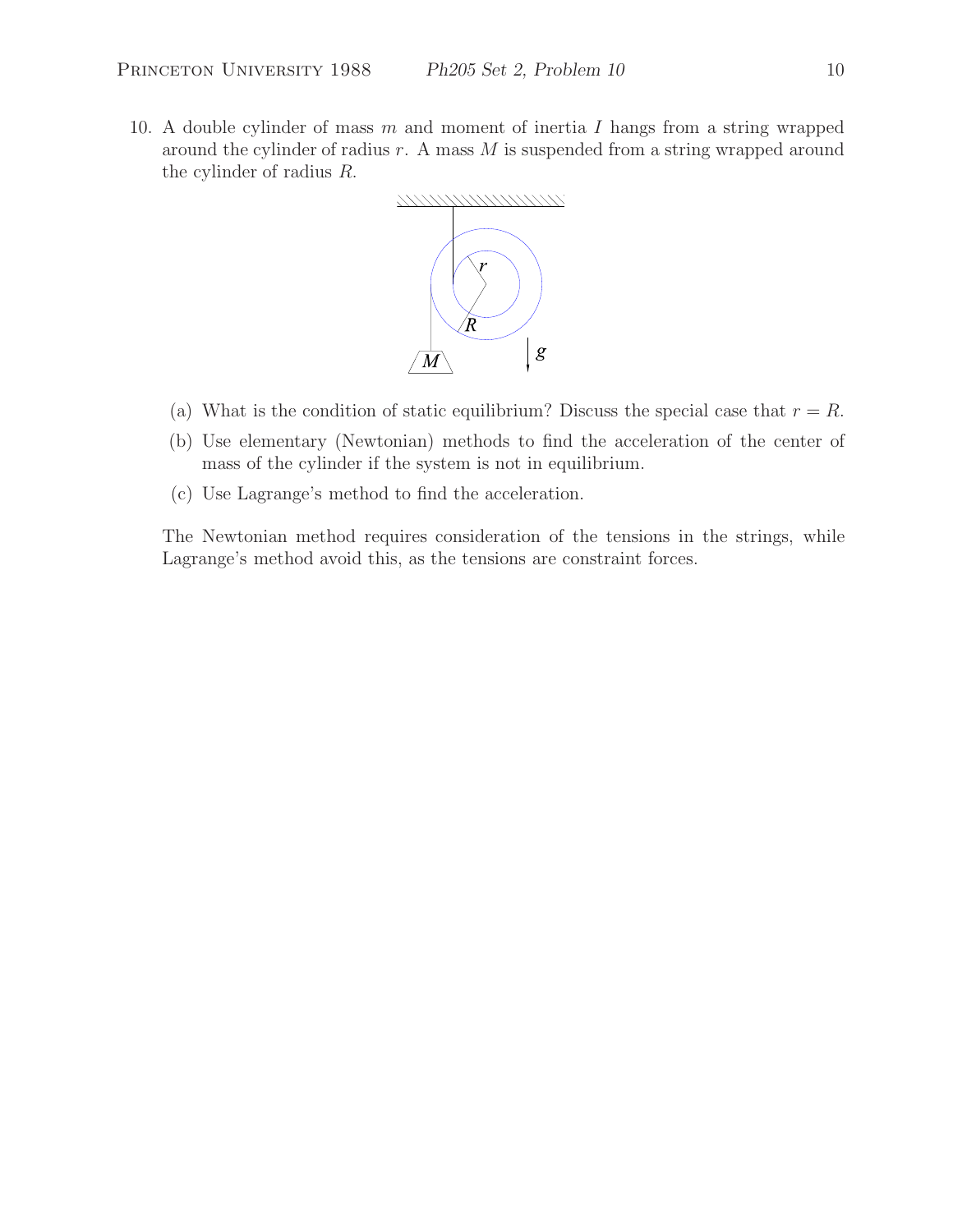11. The double cylinder of the previous problem rests on a horizontal surface with friction. A string wrapped around the cylinder of radius r make angle  $\theta$  to the horizontal and is pulled with constant tension  $T$ .



- (a) What is the condition of static equilibrium? What is the minimum coefficient of friction required for this?
- (b) Suppose that the system is not in equilibrium, and the coefficient of friction is great enough that the cylinder rolls without slipping. Find the acceleration of the cylinder by Newtonian methods. For what angle  $\theta$  would the motion be the same even if the friction were zero?
- (c) Find the acceleration using Lagrange's method, by constructing a "potential" V such that the work done by the tension  $T$  during a small displacement of the system is  $dW = -dV$ . What is the generalized force associated with this "potential"?

*This problem is called* **Grandma and the Cat***. Grandma drops her spool of thread* and the cat paws it out of reach. Can she retrieve the spool simply by pulling on the *thread? Does she need Lagrange to figure it out?*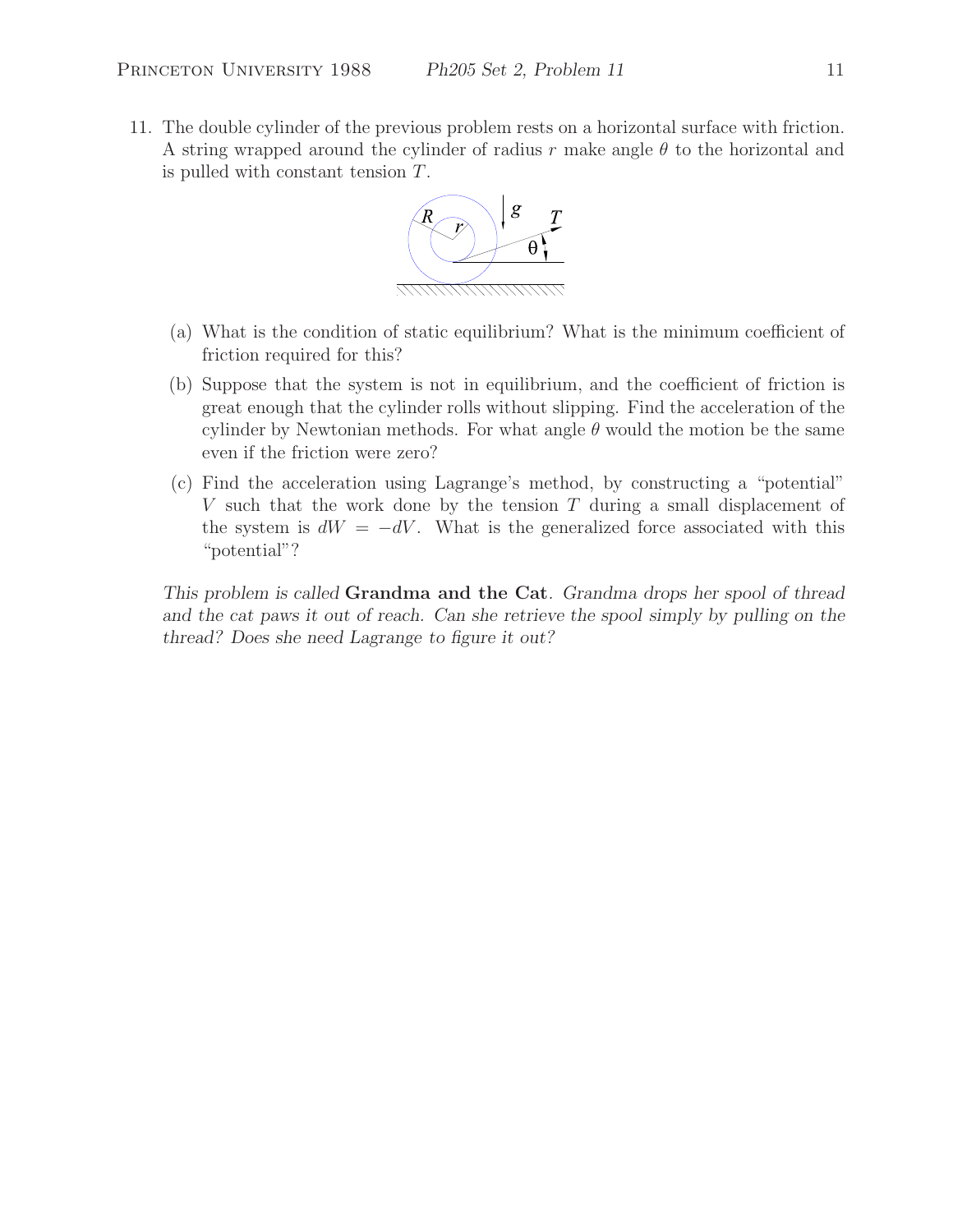## **Solutions**

1. The torque equation for the entire (unbroken) chimney about its base is,

$$
\frac{ml^2}{3}\ddot{\theta} = mg\frac{l}{2}\sin\theta, \qquad \ddot{\theta} = \frac{3g\sin\theta}{2l}, \qquad (4)
$$

noting that **F** and  $\tau$  are zero at the top of the chimney,

We next consider the torque equation for lower portion of the chimney, from 0 to  $x$ , again taking the point of reference as the base of the chimney,

$$
m\frac{x}{l}\frac{x^2}{3}\ddot{\theta} = m\frac{x}{l}g\frac{x}{2}\sin\theta + F_{\perp}x - \tau, \qquad \frac{mgx^3\sin\theta}{2l^2} - \frac{mgx^2\sin\theta}{2l} = F_{\perp}x - \tau. \tag{5}
$$

taking  $\tau$  to be out of the page.



We also consider the torque equation for the upper portion of the chimney (before it breaks), from  $x$  to  $l$ . The center of mass of this segment is accelerating, so we use its center of mass as the reference point. Noting that **F** and  $\tau$  at x on the upper segment are equal and opposite to those on the lower segment, we have,

$$
m\frac{l-x}{l}\frac{(l-x)^2}{12}\ddot{\theta} = F_{\perp}\frac{l-x}{2} + \tau, \qquad \frac{mg(l-x)^3\sin\theta}{8l^2} = F_{\perp}\frac{l-x}{2} + \tau
$$
(6)

Adding eqs.  $(5)$  and  $(6)$ ,

$$
F_{\perp} \frac{l+x}{2} = \frac{mg \sin \theta}{l} \left( \frac{x^3}{2l} - \frac{x^2}{2} + \frac{l^3 - 3l^2x + 3lx^2 - x^3}{8l} \right)
$$
  
= 
$$
\frac{mg \sin \theta l^3 - 3l^2x - lx^2 + 3x^3}{8l} = \frac{mg \sin \theta}{l} (l+x) \frac{l^2 - 4lx + 3x^2}{8l}
$$
  
= 
$$
\frac{mg \sin \theta}{l} (l+x)(l-x) \frac{l-3x}{8l}.
$$
 (7)

$$
F_{\perp} = \frac{mg\sin\theta(l-x)(l-3x)}{4l^2}.
$$
 (8)

Then, using eq. (6),

$$
\tau = \frac{mg(l-x)^3 \sin \theta}{8l^2} - F_{\perp} \frac{l-x}{2} = \frac{mg(l-x) \sin \theta}{8l^2} [l^2 - 2lx + x^2 - (l^2 - 4lx + 3x^2)]
$$
  
= 
$$
\frac{mgx(l-x)^2 \sin \theta}{4l^2} . \tag{9}
$$

 $F_{\perp}$  is maximum at  $x = 2l/3$ , while  $\tau$  is maximum at  $x = l/3$ .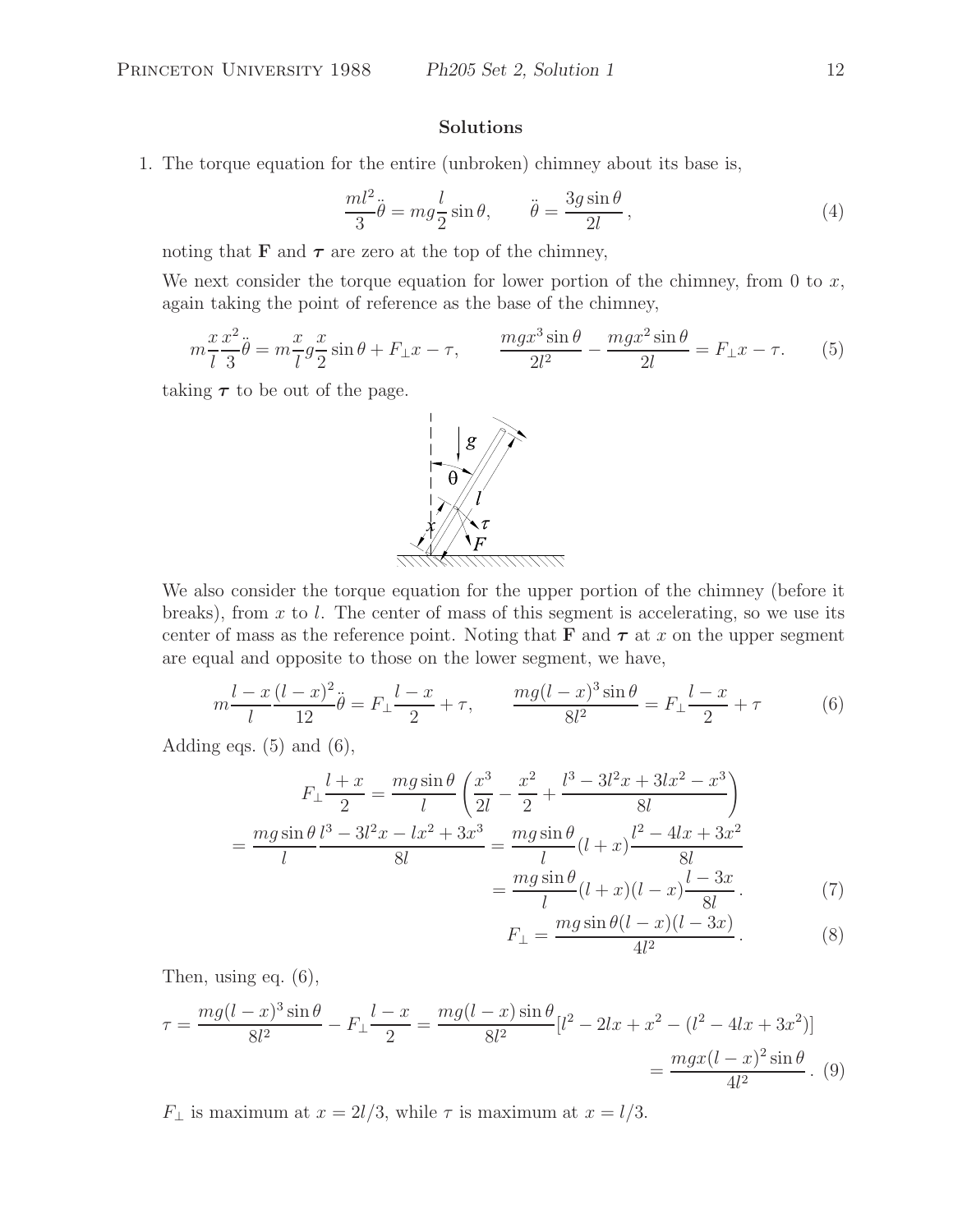

The literature on the falling chimney includes:

E.J. Routh, *The Elementary Part of a Treatise on the Dynamics of a System of Rigid Bodies*, 7th ed. (Macmillan, 1905), Art. 150, http://kirkmcd.princeton.edu/examples/mechanics/routh\_elementary\_rigid\_dynamics.pdf

R.M. Sutton, *Concerning Falling Chimneys*, Science **84**, 246 (1936), http://kirkmcd.princeton.edu/examples/mechanics/sutton\_science\_84\_246\_36.pdf

J.B. Reynolds, *Falling Chimneys*, Science **87**, 186 (1938), http://kirkmcd.princeton.edu/examples/mechanics/reynolds\_science\_87\_186\_38.pdf

F.P. Bundy, *Stress in Freely Falling Chimneys and Columns*, J. Appl. Phys. **11**, 112 (1940), http://kirkmcd.princeton.edu/examples/mechanics/bundy\_jap\_11\_112\_40.pdf

A.T. Jones, *The Falling Chimney*, Am. J. Phys. **14**, 275 (1946), http://kirkmcd.princeton.edu/examples/mechanics/jones\_ajp\_14\_275\_46.pdf

A.A. Bartlett, *More on the falling chimney*, Phys. Teach. **14**, 351 (1975), http://kirkmcd.princeton.edu/examples/mechanics/bartlett\_pt\_14\_351\_75.pdf

E.L. Madsen, *Theory of chimney breaking while falling*, Am. J. Phys. **45**, 182 (1977), http://kirkmcd.princeton.edu/examples/mechanics/madsen\_ajp\_45\_182\_77.pdf

J. Walker, *Strange to relate, smokestacks and pencil points break in the same way*, Sci. Am. **240**(2), 158 (1979), http://kirkmcd.princeton.edu/examples/mechanics/walker\_sa\_240-2\_158\_79.pdf

G. Varieschi and K. Kamiya, *Toy models for the falling chimney*, Am. J. Phys. **71**, 1025 (2003), http://kirkmcd.princeton.edu/examples/mechanics/varieschi\_ajp\_71\_1025\_03.pdf

G. Varieschi and I.R. Jully, *Toy Blocks and Rotational Physics*, Phys. Teach. **43**, 360 (2005), http://kirkmcd.princeton.edu/examples/mechanics/varieschi\_pt\_43\_360\_05.pdf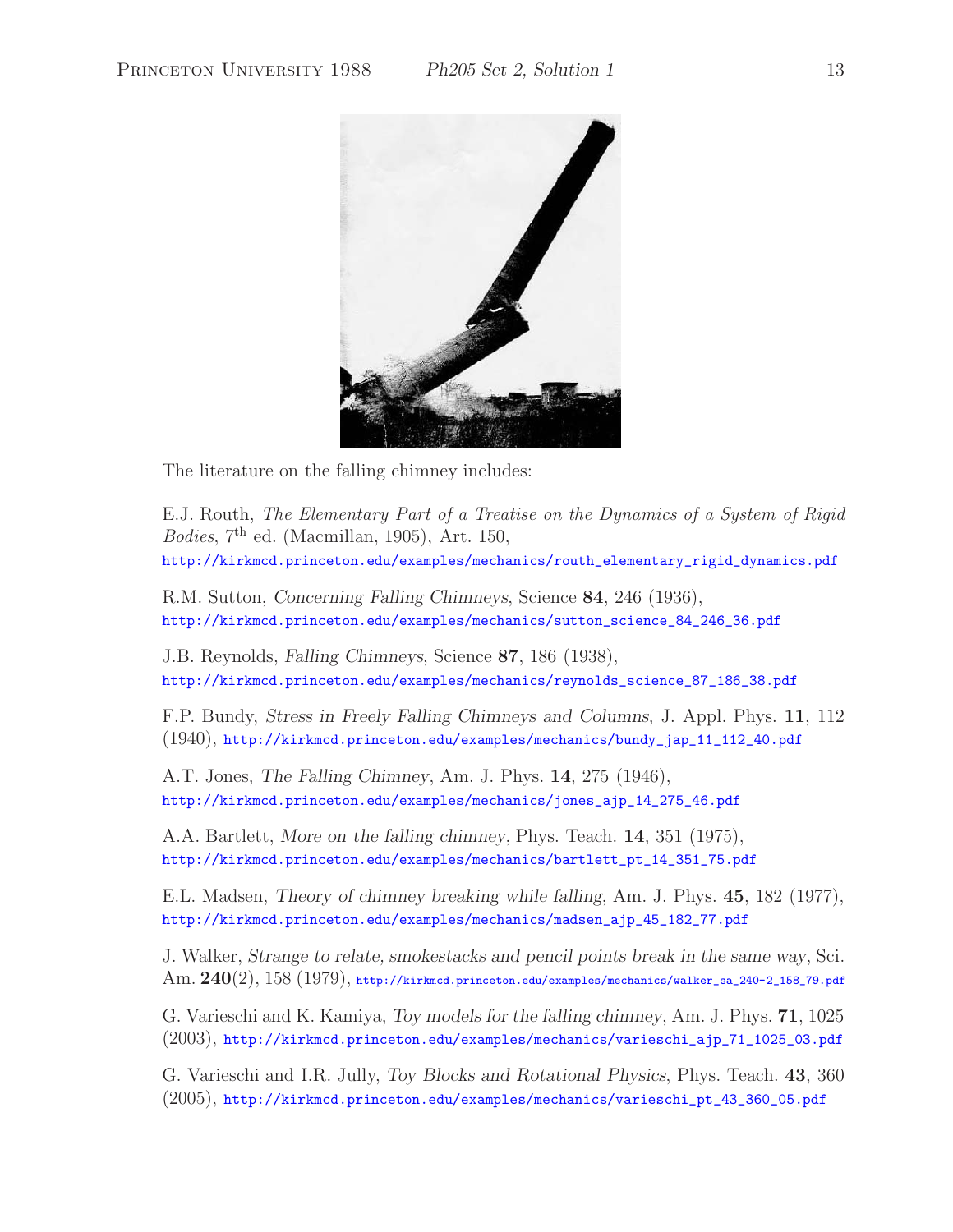2. *This problem is from p. 109 of J.H. Jeans, Theoretical Mechanics (Ginn and Co., 1907),* http://kirkmcd.princeton.edu/examples/mechanics/jeans\_mechanics\_07.pdf

For static equilibrium, the sum of the torques about any point must be zero. About point 2, the torques due to gravity and  $\mathbf{F}_2$  are zero, so that due to  $\mathbf{F}_1$  must also  $F_i$ be zero. That is,  $\mathbf{F}_1$  (if nonzero) points to 2, and angle  $\gamma = \alpha$ .

At point 1, the components of  $\mathbf{F}_1$  are, for static equilibrium, related by,

$$
\tan \alpha = \frac{F_{1,F}}{F_{1,N}} \le \frac{\mu_1 F_{1,N}}{F_{1,N}},\tag{10}
$$

which only holds if  $\mu_1 \geq \mu_{1,\text{min}} = \tan \alpha$ .

If  $\mu_1 < \mu_{1,\text{min}}$ , the ring slips at point 1 for any value of the normal force  $F_{1,N}$ , and the ring takes on an initial velocity  $v_0$  to the right, and an initial angular velocity  $\omega_0$ , which is defined to be positive for backspin  $(\omega_0)$  out of the page). Aspects of the subsequent motion will be the topic of Prob. 4, Set 4.

If  $\mu_1 > \mu_{1,\text{min}}$  we consider whether the ring slips at point 2 for large  $\mathbf{F}_1$  applied at angle  $\alpha$  to the radius vector to point 1, as in the figure.

We have that the normal force at point 2 is,

$$
F_{2,N} = F_1 \cos \alpha + mg,\tag{11}
$$

and for static equilibrium the frictional force at point 2 must be,

$$
F_{2,F} = F_1 \sin \alpha \le \mu_2 F_{2,N} = \mu_2 (F_1 \cos \alpha + mg). \tag{12}
$$

Static equilibrium is possible for,

$$
F_1 \le \frac{\mu_2 mg}{\sin \alpha - \mu_2 \cos \alpha}.
$$
\n(13)

For what it's worth, if static equilibrium holds, then,

$$
\cot \beta = \frac{F_{2,N}}{F_{2,F}} = \cot \alpha + \frac{mg}{F_1 \sin \alpha} < \cot \alpha, \qquad \beta > \alpha. \tag{14}
$$

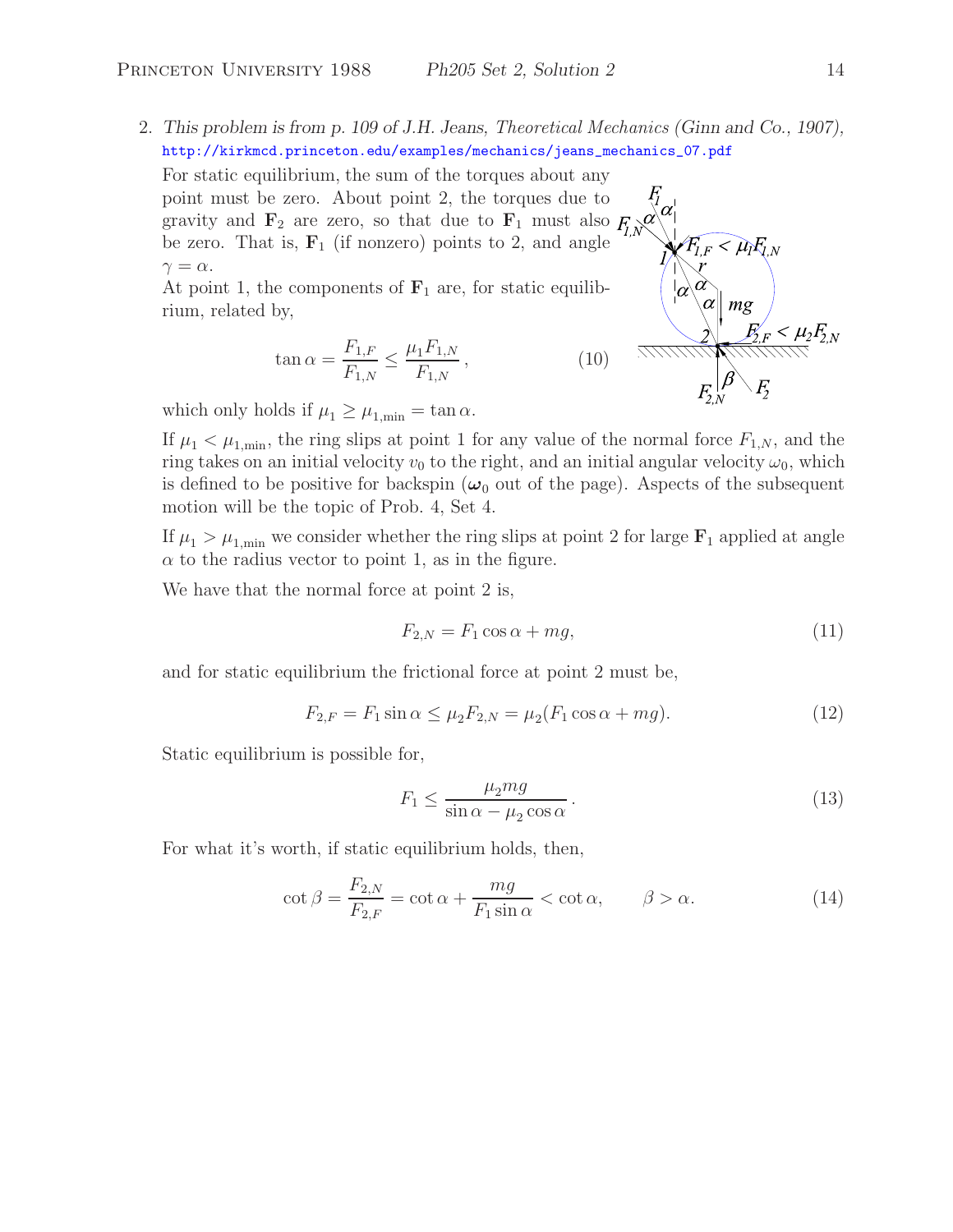3. During a small displacement of a rigid body, the change in position of the location  $\mathbf{r}_i$ of a point in that body can be written, according to Chasles' theorem, as,

$$
\delta \mathbf{r}_i = \delta \mathbf{r}_0 + \delta \boldsymbol{\theta} \times (\mathbf{r}_i - \mathbf{r}_0), \tag{15}
$$

for some point 0 fixed with respect to the body (although not necessarily inside it)

$$
\mathbf{f}_{ij} = -\mathbf{f}_{ji}.\tag{16}
$$

Hence,

$$
\delta W_{ij} = \mathbf{f}_{ij} \cdot \delta \mathbf{r}_i + \mathbf{f}_{ji} \cdot \delta \mathbf{r}_j = (\mathbf{f}_{ij} + \mathbf{f}_{ji}) \cdot \delta \mathbf{r}_0 + \mathbf{f}_{ij} \cdot \delta \boldsymbol{\theta} \times (\mathbf{r}_i - \mathbf{r}_0) + \mathbf{f}_{ji} \cdot \delta \boldsymbol{\theta} \times (\mathbf{r}_j - \mathbf{r}_0)
$$
  
=  $\mathbf{f}_{ij} \cdot \delta \boldsymbol{\theta} \times (\mathbf{r}_i - \mathbf{r}_j) = \delta \boldsymbol{\theta} \cdot (\mathbf{r}_i - \mathbf{r}_j) \times \mathbf{f}_{ij}$ . (17)

In classical mechanics, we suppose that the force between points  $i$  and  $j$  lies along their line of centers, in which case  $(\mathbf{r}_i - \mathbf{r}_j) \times \mathbf{f}_{ij} = 0$  and  $\delta W_{ij} = 0$ .

However, if we consider the particles to have electric charges  $q_i$  and  $q_j$ , and they are in motion, then, in general,  $\mathbf{f}_{ij}$  includes terms not along their line of centers,  $(\mathbf{r}_i - \mathbf{r}_j)$ . Consistency with classical mechanics is obtained by supposing that the electromagnetic field, as well as the moving masses  $m_i$  and  $m_j$ , carries momentum.

In this course, we will only consider electrically neutral bodies, and will not discuss field momentum further.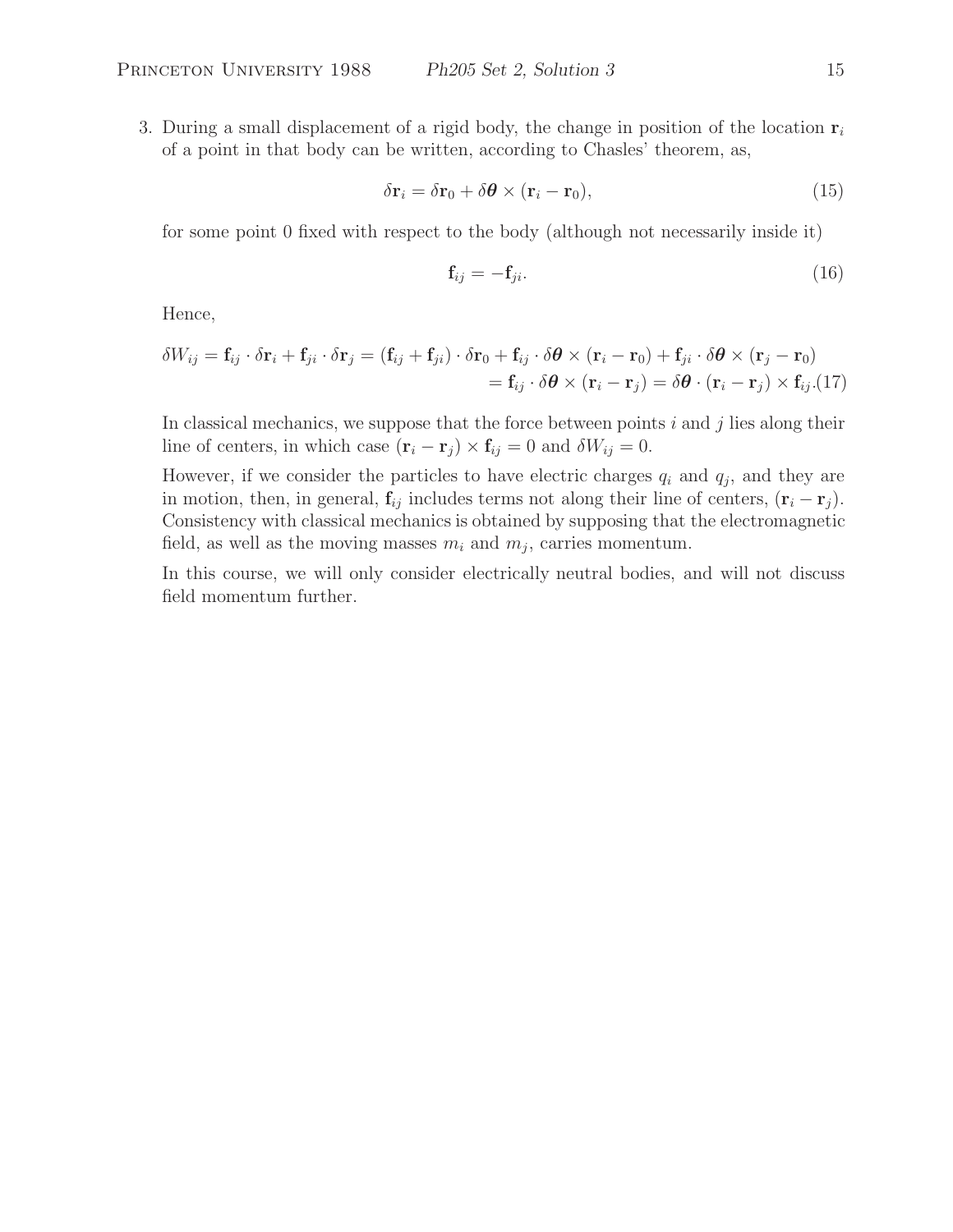4. We can solve this problem by a force analysis at the critical equilibrium, noting that the contact force  $N_{31}$  of log 1 on log 3 goes to zero at the critical angle  $\theta_{\rm crit}$ .



When all the logs touch one another, the forces on log 3 (of mass  $m$ ) parallel to the bed of the truck are related by (ignoring friction),

$$
N_{31} + N_{32} \cos \alpha = mg \sin \theta. \tag{18}
$$

To find  $N_{32}$ , which is equal in magnitude to  $N_{23}$ , we consider the forces on log 2 parallel and perpendicular to the bed of the truck,

$$
N_{21}\cos\alpha - N_{23}\cos\alpha = mg\sin\theta,\tag{19}
$$

$$
N_{21}\sin\alpha + N_{23}\sin\alpha = mg\cos\theta,\tag{20}
$$

and hence,  $2N_{23} \cos \alpha \sin \alpha = mg \cos \theta \cos \alpha - mg \sin \theta \sin \alpha.$  (21)

Combining eqs. (18) and (21) for  $\theta = \theta_{\rm crit}$  and  $N_{31} = 0$ , we have,

$$
\frac{mg\cos\theta_{\rm crit}\cot\alpha}{2} - \frac{mg\sin\theta_{\rm crit}}{2} = mg\sin\theta_{\rm crit}, \qquad \cot\theta_{\rm crit} = 3\tan\alpha = 3\sqrt{3}.\tag{22}
$$

However, it is more elegant to apply the principle of virtual work to a small displacement of the logs when the bed of the truck is at the critical angle  $\theta_{\rm crit}$ . In this displacement (from an equilibrium configuration),  $\theta_{\rm crit}$  remains fixed, log 1 remains fixed, logs 1 and 2 remain touching with centers at distance a apart, logs 2 and 3 remain touching, but the distance l between the centers of logs 1 and 3 increases. The angle  $\alpha$  between the lines 1-2 and 1-3 decreases from its equilibrium value of tan  $\alpha = \sqrt{3}$ .

Then, the virtual work done by gravity during the small displacement from an equilibrium configuration is zero. Ignoring friction, this implies,

$$
\delta W = mg(\delta h_2 + \delta h_3) = 0,\t\t(23)
$$

where  $h_{2,3}$  is the height of the center of log 2,3 above the center of log 1. Now,

$$
h_2 = a \sin(\alpha + \theta_{\text{crit}}), \quad \delta h_2 = a \cos(\alpha + \theta_{\text{crit}}) \delta \alpha, \quad h_3 = l \sin \theta_{\text{crit}}, \quad \delta h_3 = \delta l \sin \theta_{\text{crit}}, (24)
$$

$$
\frac{l}{2} = a \cos \alpha, \qquad \delta l = -2a \sin \alpha \delta \alpha, \qquad \delta h_3 = -2a \sin \alpha \sin \theta_{\text{crit}} \delta \alpha, (25)
$$

From eq. (23),  $-\delta h_3 = \delta h_2$ , and hence,

$$
2\sin\alpha\sin\theta_{\rm crit} = \cos(\alpha + \theta_{\rm crit}) = \cos\alpha\cos\theta_{\rm crit} - \sin\alpha\sin\theta_{\rm crit},\tag{26}
$$

$$
\cot \theta_{\rm crit} = 3 \tan \alpha = 3\sqrt{3}, \qquad \tan \theta_{\rm crit} = \frac{\sqrt{3}}{9}, \qquad \theta_{\rm crit} = 10.9^{\circ}.
$$
 (27)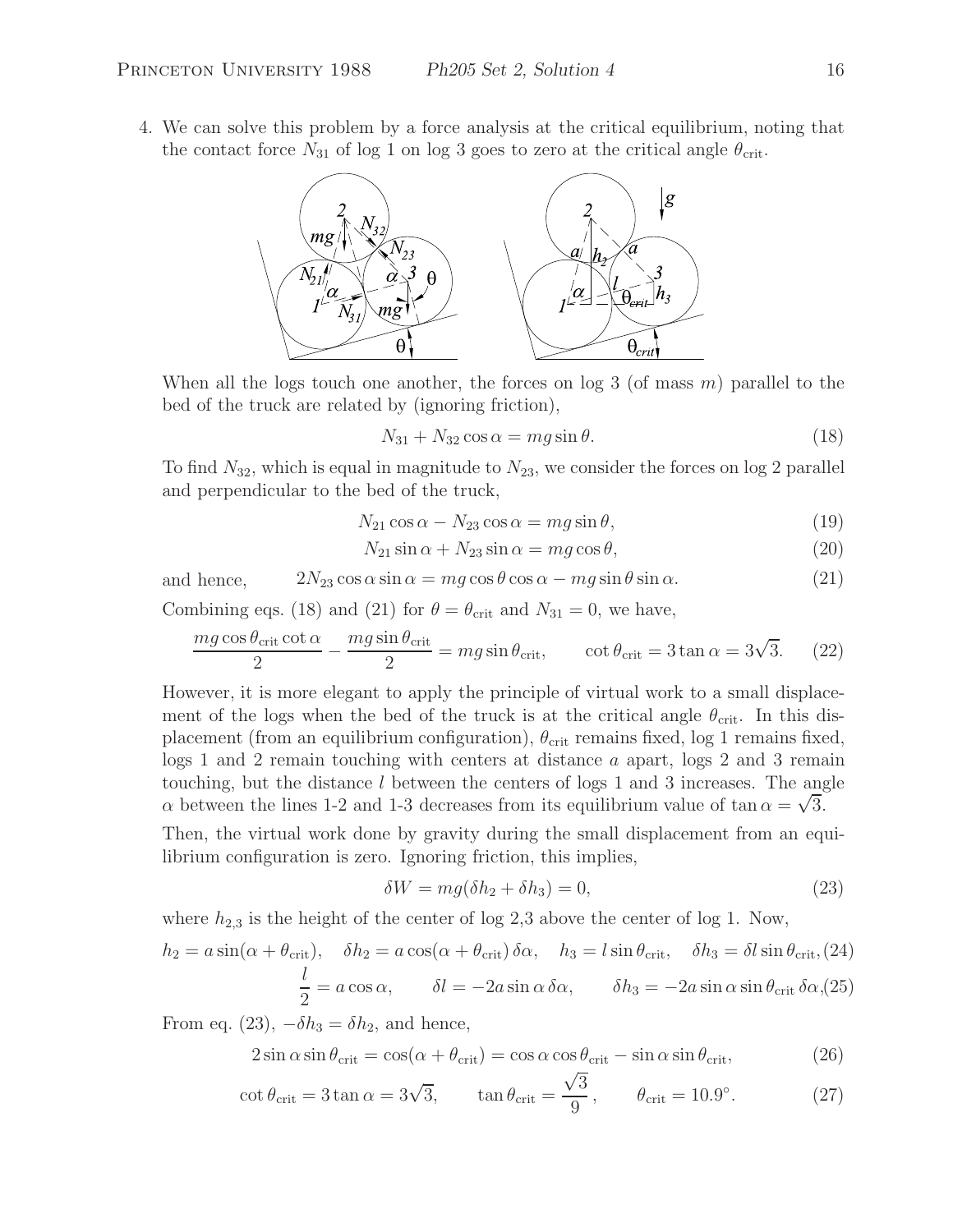5. As the band falls and stretches, gravitational potential energy is transforms into spring energy. In the absence of friction these changes are equal and opposite. A calculation of this related the initial, unstretched band to its final configuration is messy, but the calculation for a small step is easy.

For a change with respect to the final, static equilibrium, we invoke the principle of virtual work,

$$
\delta W = 0 = \delta(mgh) + \delta \left( \frac{k(l - l_0)^2}{2} \right) = mg \delta h + k(l - l_0) \delta l.
$$
 (28)  

$$
\left( \frac{h \Theta r}{g} \right)
$$

From the geometry of a band with minor radius small compared to that of the ball,

$$
h = r \cos \theta, \qquad l = 2\pi r \sin \theta,\tag{29}
$$

$$
\delta h = -r \sin \theta \, \delta \theta, \qquad \delta l = 2\pi r \cos \theta \, \delta \theta,\tag{30}
$$

and from eqs.  $(28)$  and  $(29)$ ,

$$
mgr\sin\theta\,\delta\theta = 2\pi k(l - l_0)r\cos\theta\,\delta\theta,\tag{31}
$$

$$
l = 2\pi r \sin \theta = l_0 + \frac{mg}{2\pi k} \tan \theta.
$$
 (32)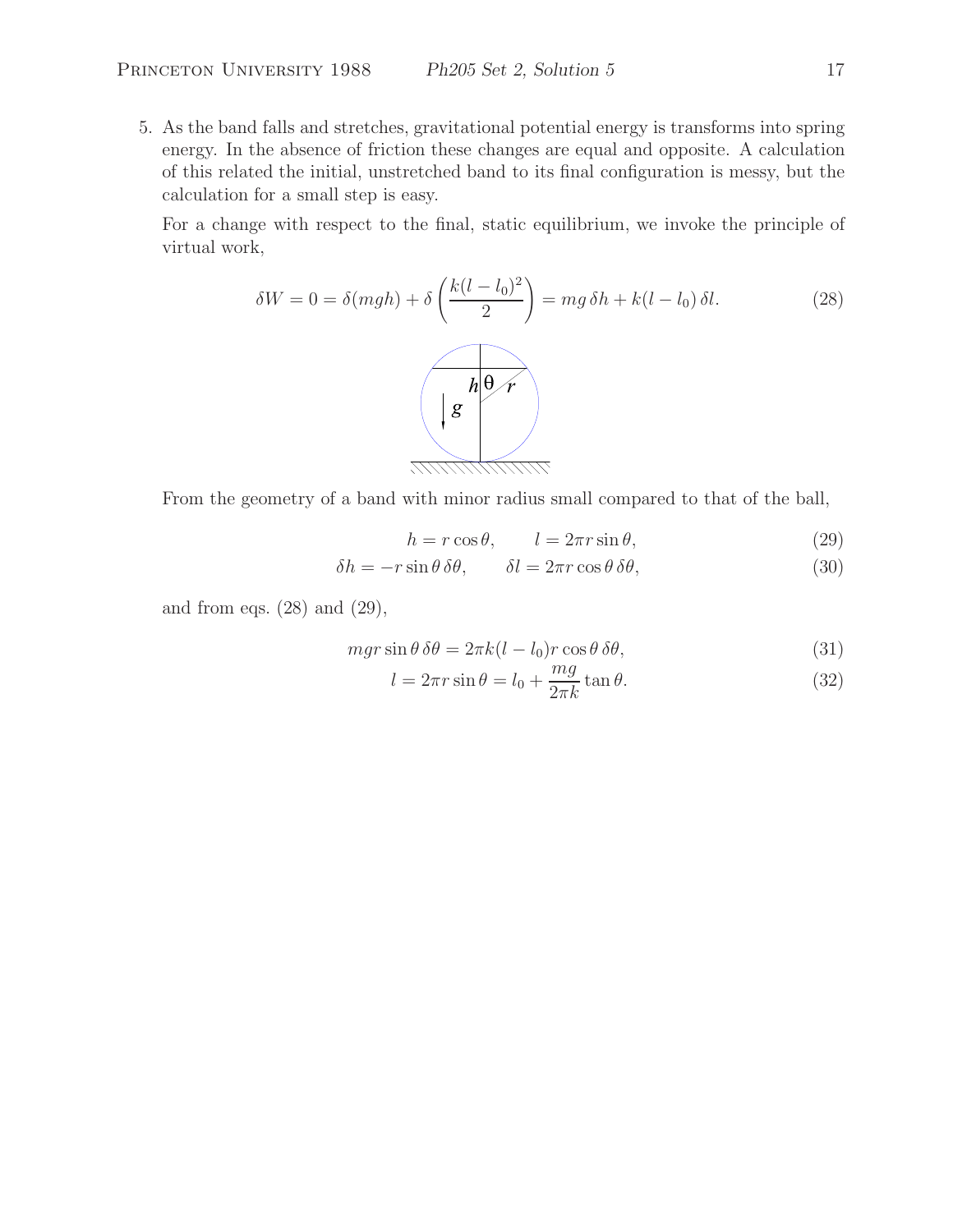- 6. The equilibrium of the dime or spheroid is stable if its center of mass rises as the object rolls (without slipping) away from equilibrium.
	- (a) As the dime rolls through angle  $\theta$  on the wire of the coat hanger, the point of contact of the dime with the wire moves by distance  $r\theta$ . This implies that the center of mass of the dime is at distance  $r\theta$  from the radial line from the center of the wire through the point of contact, as shown in the figure below.



Hence, the center of mass of the dime moves from  $H_0 = r + h$  above the center of the wire to height  $H$ , where,

$$
H = (r+h)\cos\theta + r\theta\sin\theta \approx (r+h)\left(1 - \frac{\theta^2}{2}\right) + r\theta^2 = r+h + (r-h)\frac{\theta^2}{2}.
$$
 (33)

The equilibrium is stable if  $H > H_0$ , *i.e.*, if  $r > h$  (which is satisfied by many hangers).

(b) Let  $\rho$  be the radius of curvature of the spheroid at the equilibrium point of contact. If the point of contact rotates by angle  $\theta$  about the center of the supporting sphere, then the height of the center of curvature above the center of the sphere is  $(r + \rho)\cos\phi$ , and the center of mass of the spheroid is below this by vertical distance  $(\rho-h)\cos(\theta+\phi)$ , where  $\phi$  is the angle about the center of curvature between the initial and final points of contact. Also, by the law of sines for the triangle containing  $\theta$  and  $\phi$ ,  $\phi \approx r\theta/\rho$ .



Hence, the height above the center of the sphere of the center of mass of the rotated spheroid is,

$$
H = (r + \rho)\cos\theta - (\rho - h)\cos(\theta + \phi) \approx (r + \rho)\left(1 - \frac{\theta^2}{2}\right) + (h - \rho)\left(1 - \frac{\theta^2}{2}\left(1 + \frac{r}{\rho}\right)^2\right)
$$

$$
= r + h - \frac{r\theta^2}{2} - \frac{\rho\theta^2}{2} + \frac{(\rho - h)\theta^2}{2}\left(1 + \frac{r}{\rho}\right)^2.
$$
(34)

For stability, we need  $H>r + h$ , and hence,

$$
-(r+\rho) + \frac{(\rho-h)}{\rho^2}(r+\rho)^2 > 0, \qquad \frac{(\rho-h)}{\rho^2}(r+\rho) > 1,
$$
 (35)

$$
r\rho > hr + h\rho, \qquad \frac{1}{h} > \frac{1}{r} + \frac{1}{\rho}.
$$
 (36)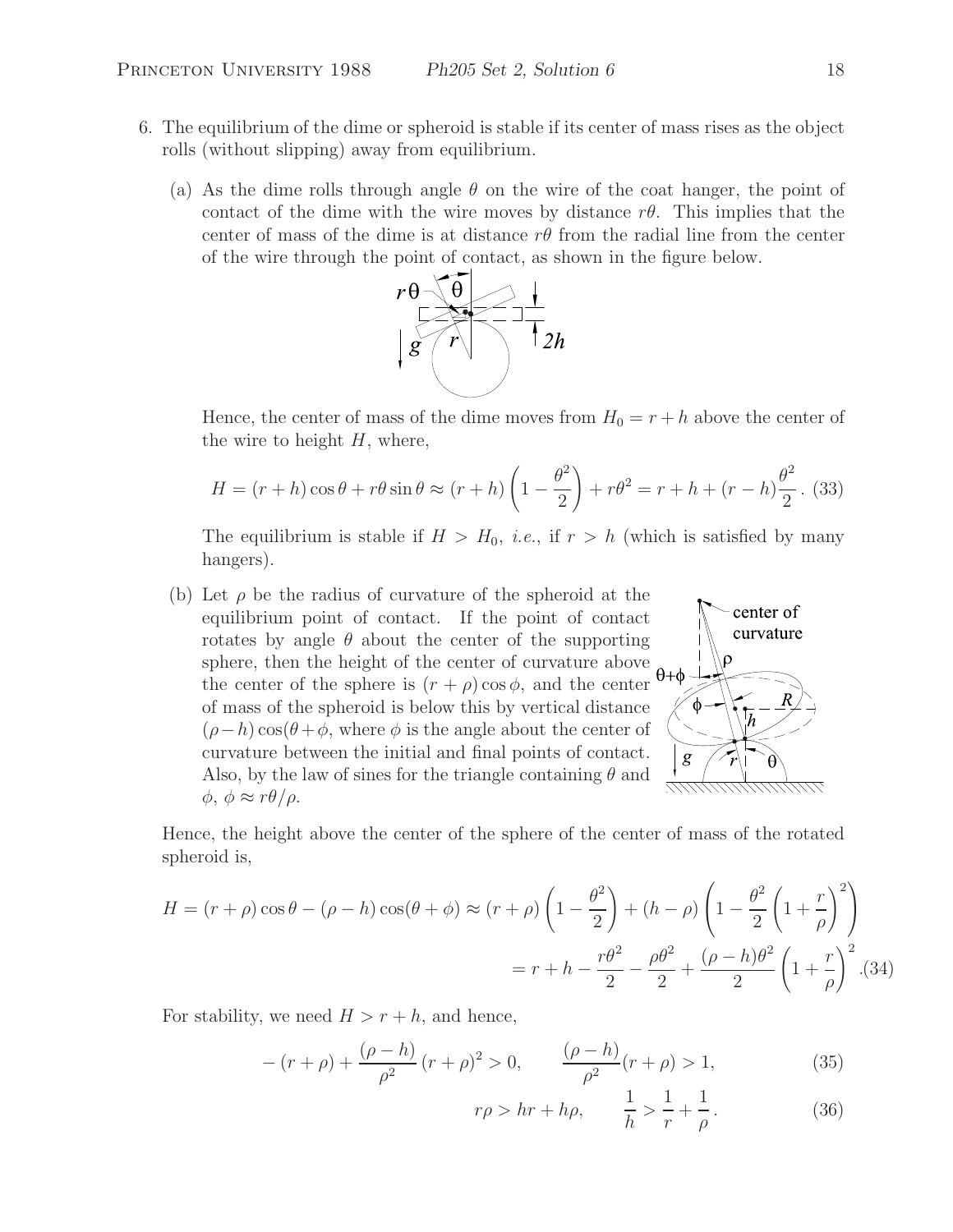*If the spheroid were a sphere of radius* R, then  $\rho = h = R$  and there is no stability for *finite* r*.*

*One student felt the preceding solution was not mathematical enough, and submitted the version on the following, handwritten pages.*

The radius  $\rho$  of curvature at a point on the spheroid is related by  $\rho = ds/d\theta$  where ds is the arc length along the spheroid from that point subtended by small angle  $d\theta$  about the center of curvature.

Taking the origin at the center of the spheroid, its equation at equilibrium in the (vertical)  $x-y$  plane is,

$$
\frac{x^2}{R^2} + \frac{y^2}{h^2} = 1, \qquad y = \pm h\sqrt{1 - \frac{x^2}{R^2}}.
$$
\n  
\n**1** (37)  
\n**2** (37)  
\n**2** (38)  
\n**3** (39)  
\n**3** (39)  
\n**4** (30)  
\n**4** (30)  
\n**4** (31)  
\n**4** (34)  
\n**4** (35)  
\n**4** (36)  
\n**4** (37)  
\n**4** (39)  
\n**4** (30)  
\n**4** (31)  
\n**4** (32)  
\n**4** (34)  
\n**4** (35)  
\n**4** (36)  
\n**4** (37)  
\n**4** (39)  
\n**4** (30)  
\n**4** (31)  
\n**4** (34)  
\n**4** (35)  
\n**4** (36)  
\n**4** (37)  
\n**4** (39)  
\n**4** (30)  
\n**4** (31)  
\n**4** (31)  
\n**4** (31)  
\n**4** (32)  
\n**4** (33)  
\n**4** (34)  
\n**4** (35)  
\n**4** (36)  
\n**4** (37)  
\n**4** (39)  
\n**4** (30)  
\n**4** (31)  
\n**4** (30)  
\n**4** (31)  
\n**4** (31)  
\n**4** (32)  
\n**4** (34)  
\n**4** (35)  
\n**4** (36)  
\n**4** (37)  
\n**4** (39)  
\n**4** (30)  
\n**4** (31)  
\n**4** (31)  
\n**4** (31)  
\n

At the  $p$ 

$$
d\theta = \frac{y(dx) - y(0)}{dx} \approx \frac{-h}{dx} \left( 1 - \frac{dx^2}{R^2} - 1 \right) = \frac{h dx}{R^2}, \qquad (38)
$$

and (in the limit of zero  $dx$ ),

$$
\rho = \frac{ds}{d\theta} = \frac{R^2}{h}.
$$
\n(39)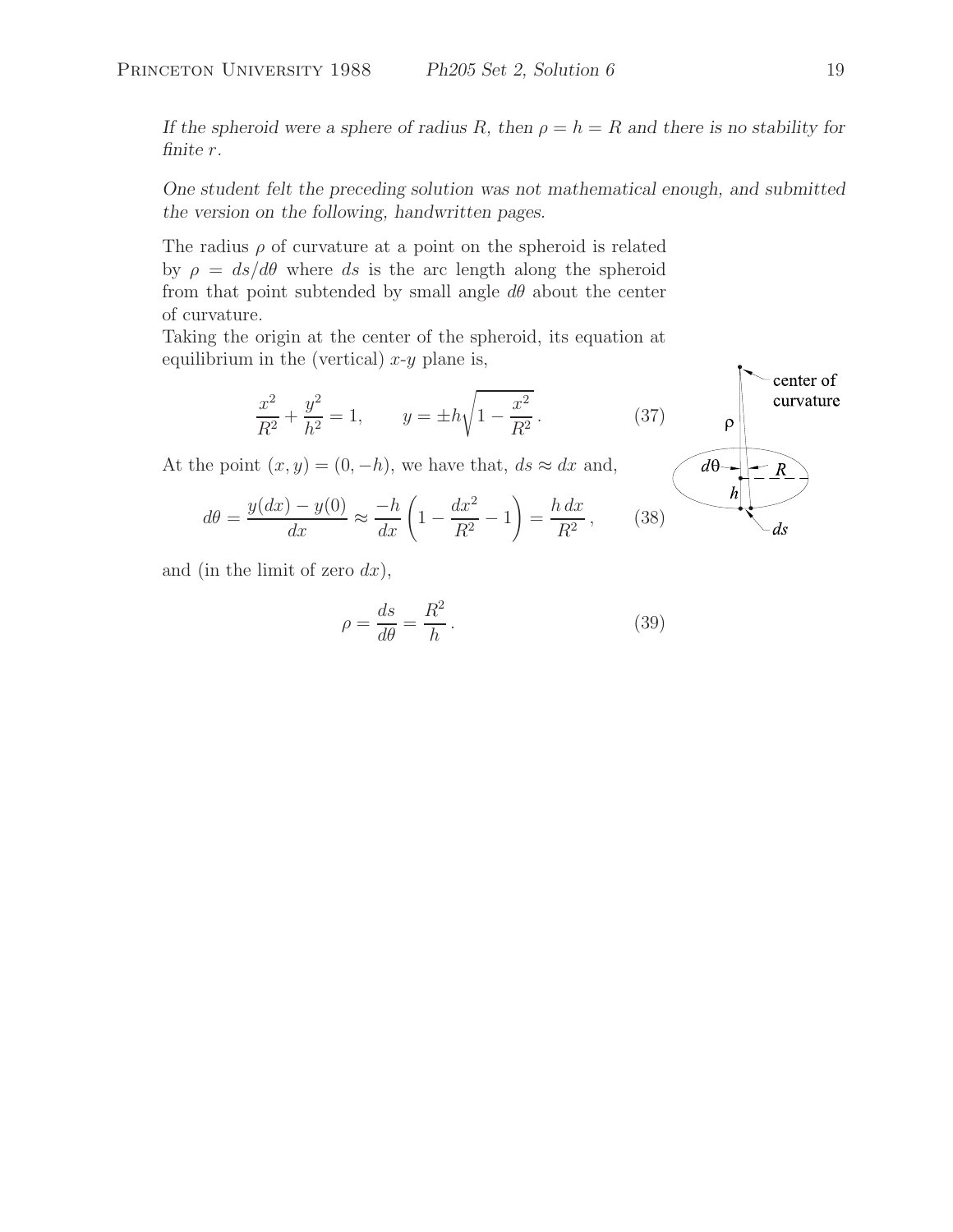7. The center of oscillation is the point such that is all the mass of the physical pendulum were concentrated there, the angular frequency of small oscillations would be unchanged.

The torque equation for the physical pendulum, of mass m and moment of inertia  $I_p$  with respect to the pivot point is,

$$
I_p \ddot{\theta} = -mgR\sin\theta \approx -mgR\theta,\tag{40}
$$

where  $\theta$  is the angle of the center of mass from the vertical. The angular frequency of small oscillation is,

$$
\omega_p = \sqrt{\frac{mgR}{I_p}},
$$
\n(41)\n
$$
\omega_p = \sqrt{\frac{m gR}{I_p}},
$$
\n(42)\n
$$
\omega_p = \sqrt{\frac{g}{I_p}}.
$$
\n(43)\n
$$
\omega_p = \sqrt{\frac{g}{I_p}}.
$$
\n(44)

whereas this would be  $\sqrt{g/l}$  for a simple pendulum of mass m and length l. Hence, the center of oscillation is at distance,

$$
l = \frac{I_p}{mR},\tag{42}
$$

from the pivot, along the line to the center of mass.

By the parallel axis theorem, the moment of inertia of the physical pendulum about its center of oscillation is,

$$
I_{\rm co} = I_{\rm cm} + m(R - l)^2 = I_p - mR^2 + m(R - l)^2 = I_p + m(l^2 - 2lR). \tag{43}
$$

If the physical pendulum were hung from the center of oscillation, at distance  $R - l$ from the center of mass, the angular frequency of small oscillations would be,

$$
\omega_{\rm co} = \sqrt{\frac{mg(R-l)}{I_{\rm co}}},\tag{44}
$$

and the new center of oscillation would be at distance,

$$
l' = \frac{I_{\text{co}}}{m(R-l)} = \frac{lR + l^2 - 2lR}{R - l} = -l,\tag{45}
$$

from the original center of oscillation. The new center of oscillation is at distance  $(R - l) - l' = R$  from the center of mass, which is just the position of the original pivot point.

center of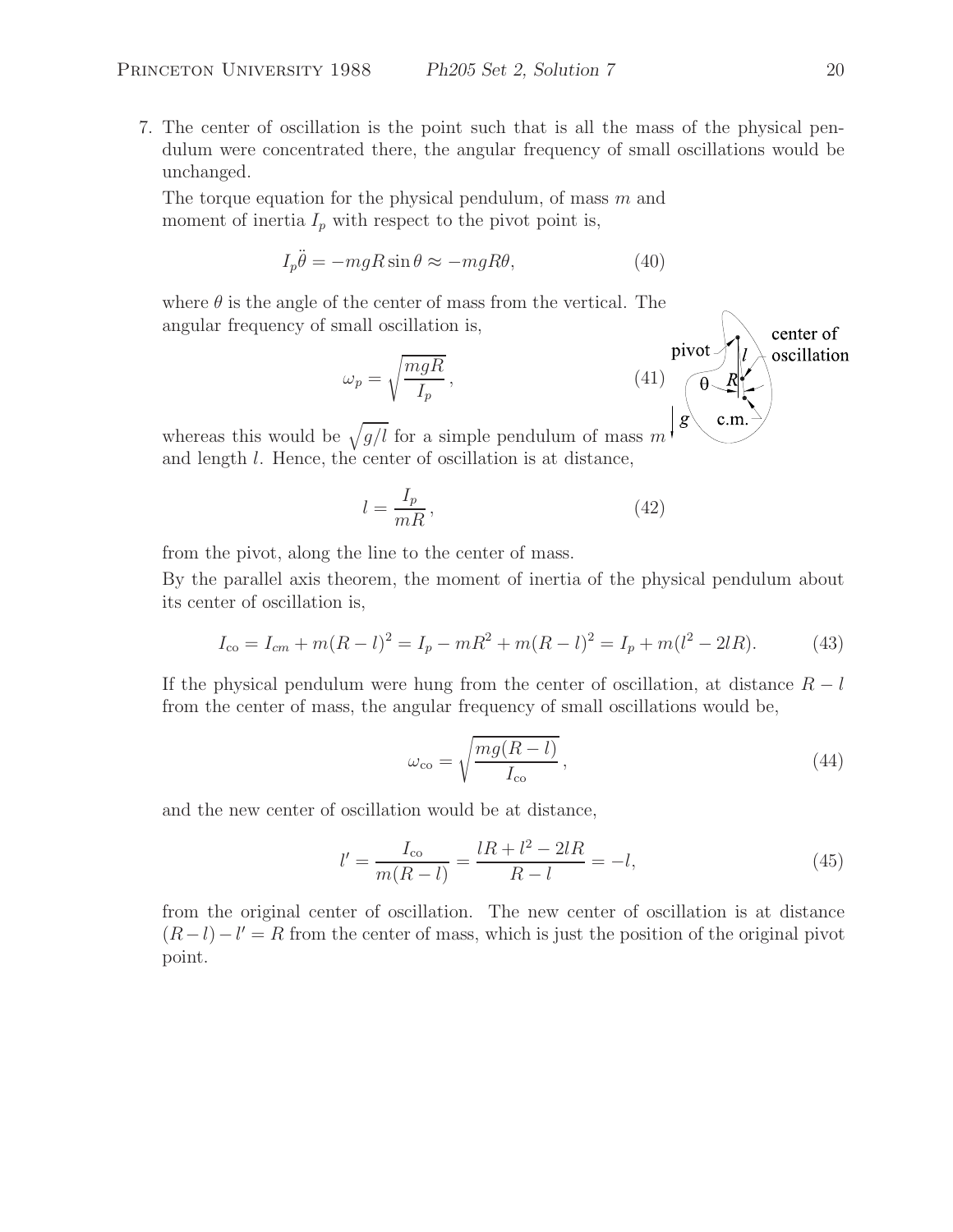8. In this idealized problem there are no torques about either the center of the rod of length 2l or the center of the fixed circle of radius a on which the pivot of the rod slides. Hence, the rod rotates with constant angular velocity  $\omega$  about the pivot point, which is the center of mass of the moving rods. Also, the pivot point moves in a circle with (a different) constant angular velocity  $\Omega$ .

The angular momentum of the center-of-mass motion is  $L_{rmem} = 2ma^2\Omega$ , while the angular momentum of the motion relative to the c.m. is  $L_{rel} = 2ml^2\omega$ . The total angular momentum is the sum of these two.



To use Lagrange's method, we note that this system has two degrees of freedom, which we take to be the angle  $\alpha$  of the radius of the circle to the pivot point, and angle  $\beta$  of the rod relative to the reference direction for angle  $\theta$ . The kinetic energy is the sum of that of the center of mass motion plus that of the motion relative to the center of mass,

$$
T = ma^2\dot{\alpha}^2 + ml^2\dot{\beta}^2,\tag{46}
$$

the potential energy V is 0, and the Lagrangian is simply  $\mathcal{L} = T$ . Then, since  $\partial \mathcal{L}/\partial \alpha =$  $0 = \partial \mathcal{L}/\partial \beta$ , there are two constant canonical momenta,

$$
\frac{\partial \mathcal{L}}{\partial \dot{\alpha}} = 2ma^2 \dot{\alpha} = L_{\text{cm}}, \quad \text{and} \quad \frac{\partial \mathcal{L}}{\partial \dot{\beta}} = 2ma^2 \dot{\beta} = L_{\text{rel}}.
$$
 (47)

*We might have taken the second angle to be*  $\gamma$  (=  $\alpha - \beta$ )*, between the rod and the radius vector to the pivot. Then, the Lagrangian would be*  $\mathcal{L} = ma^2\dot{\alpha}^2 + ml^2(\dot{\alpha} - \dot{\gamma})^2$ , *which leads to conserved canonical momentum that are linear combinations of the angular momenta of eq. (47).*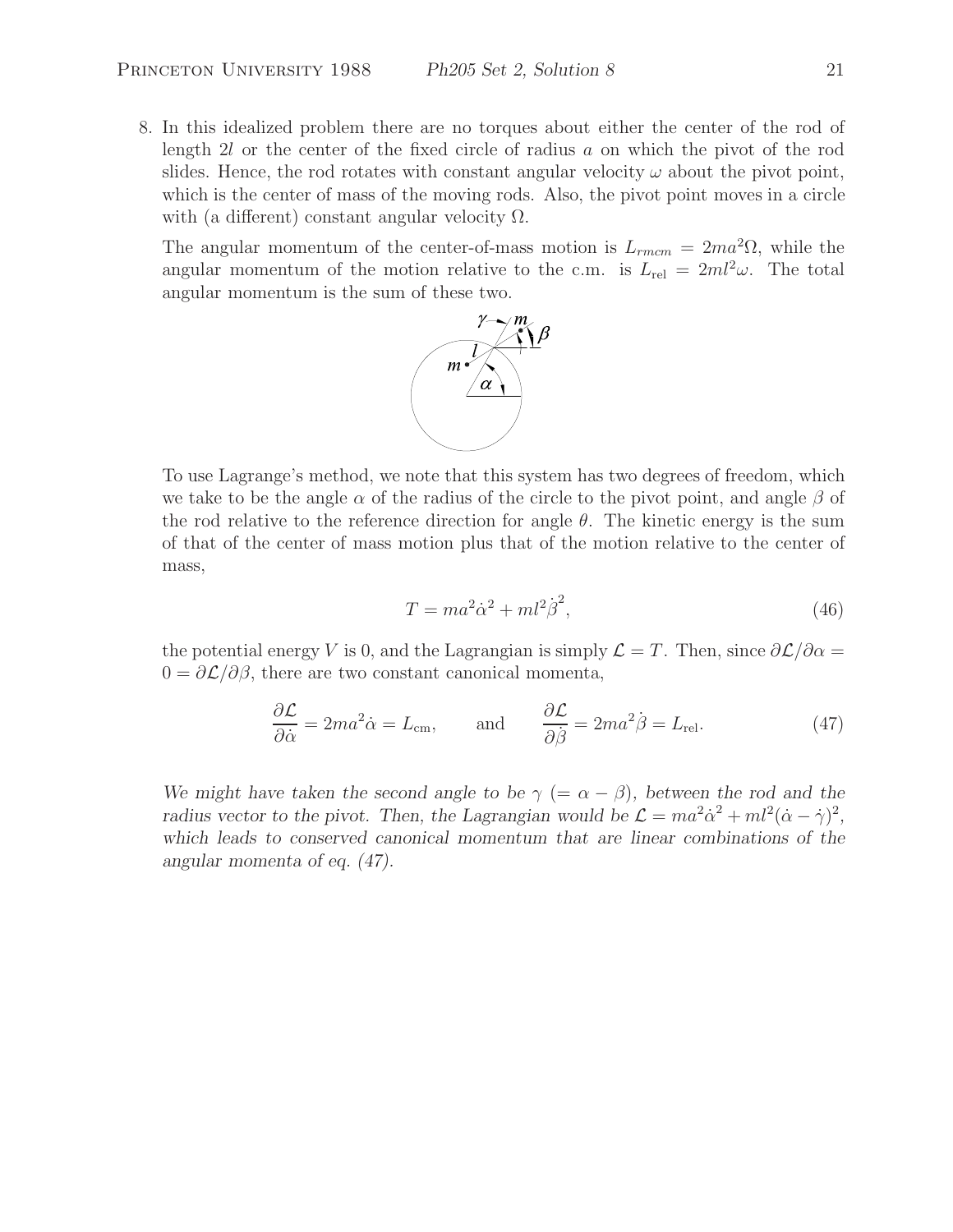9. This system has a single degree of freedom,  $r$ , the distance of mass  $m$  from the center of rotation at constant angular velocity  $\omega = d\theta/dt$ .



The kinetic energy is,

$$
T = \frac{m\dot{r}^2}{2} + \frac{mr^2\omega^2}{2},
$$
\n(48)

and the potential energy V is zero. Lagrange's equation of motion is, for  $\mathcal{L} = T - V =$  $\cal T,$ 

$$
\frac{d}{dt}\frac{\partial \mathcal{L}}{\partial \dot{r}} = m\ddot{r} = \frac{\partial \mathcal{L}}{\partial r} = m\omega^2 r.
$$
\n(49)

This has solutions of the form,

$$
r = Ae^{\omega t} + Be^{-\omega t},\tag{50}
$$

so for  $r(0) = r_0$  and  $\dot{r}(0) = v_0$ , we have,

$$
A + B = r_0,
$$
  $A - B = \frac{v_0}{\omega},$   $A = \frac{r_0}{2} + \frac{v_0}{2\omega},$   $B = \frac{r_0}{2} - \frac{v_0}{2\omega},$  (51)

and finally,

$$
r = r_0 \cosh \omega t + \frac{v_0}{\omega} \sinh \omega t.
$$
 (52)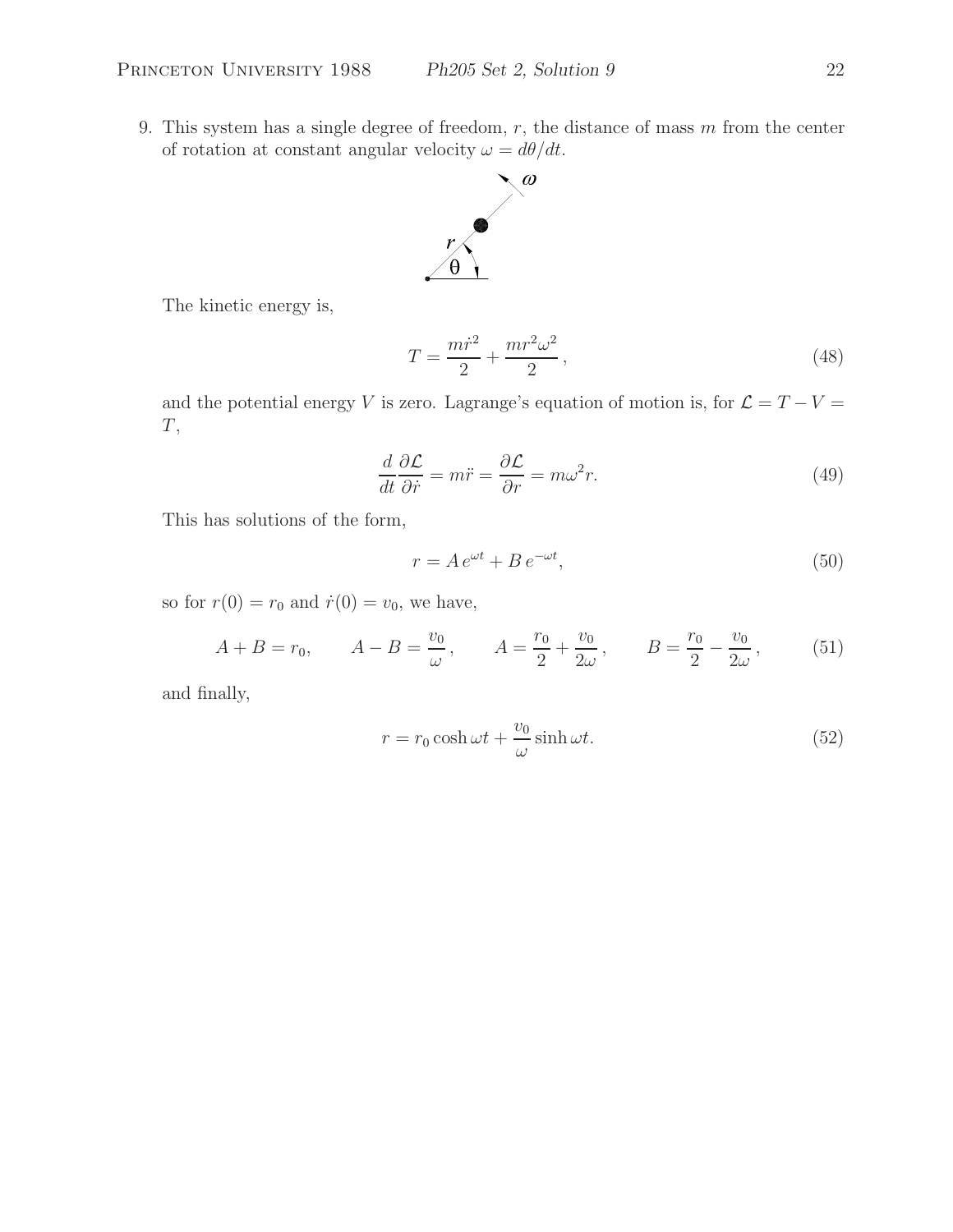10. .

(a) If the cylinder drops by  $\Delta y_1$ , then it rotates by angle  $\Delta\theta = \Delta y_1/r$  with respect to a fixed direction. Meanwhile, the coordinate of mass  $M$  changes by,

The coordinate of mass *M* changes by,  
\n
$$
\Delta y_2 = \Delta y_1 - R\Delta\theta = -\Delta y_1 \frac{R-r}{r}.
$$
\n(53) 
$$
\begin{bmatrix} \frac{r}{2} \\ \frac{R}{M} \end{bmatrix}
$$

The Newtonian equations of motion of masses  $M$  and  $m$  are,

$$
M\ddot{y}_2 = -M\ddot{y}_1 \frac{R-r}{r} = Mg - T_2, \qquad T_2 = Mg + M\ddot{y}_1 \frac{R-r}{r}, \tag{54}
$$

$$
m\ddot{y}_1 = mg - T_1 + T_2, \qquad T_1 = mg + Mg + M\ddot{y}_1 \frac{R - r}{r} - m\ddot{y}_1,\tag{55}
$$

$$
I\ddot{\theta} = \frac{I y_1}{r} = T_1 r - T_2 R
$$

$$
= r(m+M)g + M\ddot{y}_1(R-r) - m r \ddot{y}_1 - RMg - RM\ddot{y}_1 \frac{R-r}{r}, \qquad (56)
$$

and hence,

$$
\ddot{y}_1 \left( \frac{I}{r} - M(R - r) + mr + RM \frac{R - r}{r} \right) = (mr - M(R - r))g \tag{57}
$$

$$
\ddot{y}_1 \left( mr + M \frac{(R-r)^2}{r} + \frac{I}{r} \right) = (mr - M(R-r))g \tag{58}
$$

(b) For static equilibrium  $\ddot{y}_1 = 0$ , and the masses must be related by,

$$
m = M\frac{R - r}{r}.\tag{59}
$$

If  $r = R$ , equilibrium is possible only for a massless cylinder (and massless string).

(c) For Lagrange's method with for the single degree of freedom  $y_1$ , we note that the kinetic energy is,

$$
T = \frac{m\dot{y}_1^2}{2} + \frac{I\dot{\theta}^2}{2} + \frac{M\dot{y}_2^2}{2} = \frac{\dot{y}_1^2}{2} \left( m + \frac{I}{r^2} + M\frac{(R-r)^2}{r^2} \right),\tag{60}
$$

and the potential energy can be written as,

$$
V = -mgy_1 - Mgy_2 + \text{constant} = \left(-m + M\frac{R-r}{r}\right)gy_1.
$$
 (61)

Lagrange's equation of motion is then, for  $\mathcal{L} = T - V$ ,

$$
\frac{d}{dt}\frac{\partial \mathcal{L}}{\partial \dot{y}_1} = \frac{d}{dt}\frac{\partial T}{\partial \dot{y}_1} = \ddot{y}_1 \left( m + \frac{I}{r^2} + M\frac{(R-r)^2}{r^2} \right) = \frac{\partial \mathcal{L}}{\partial y_1} = -\frac{\partial V}{\partial y_1} = \left( m - M\frac{R-r}{r} \right) g,(62)
$$

which is eq.  $(58)$  divided by r.



g

*\\\\\\\\\\\\\\\\\\\\\\\\\\\\\\*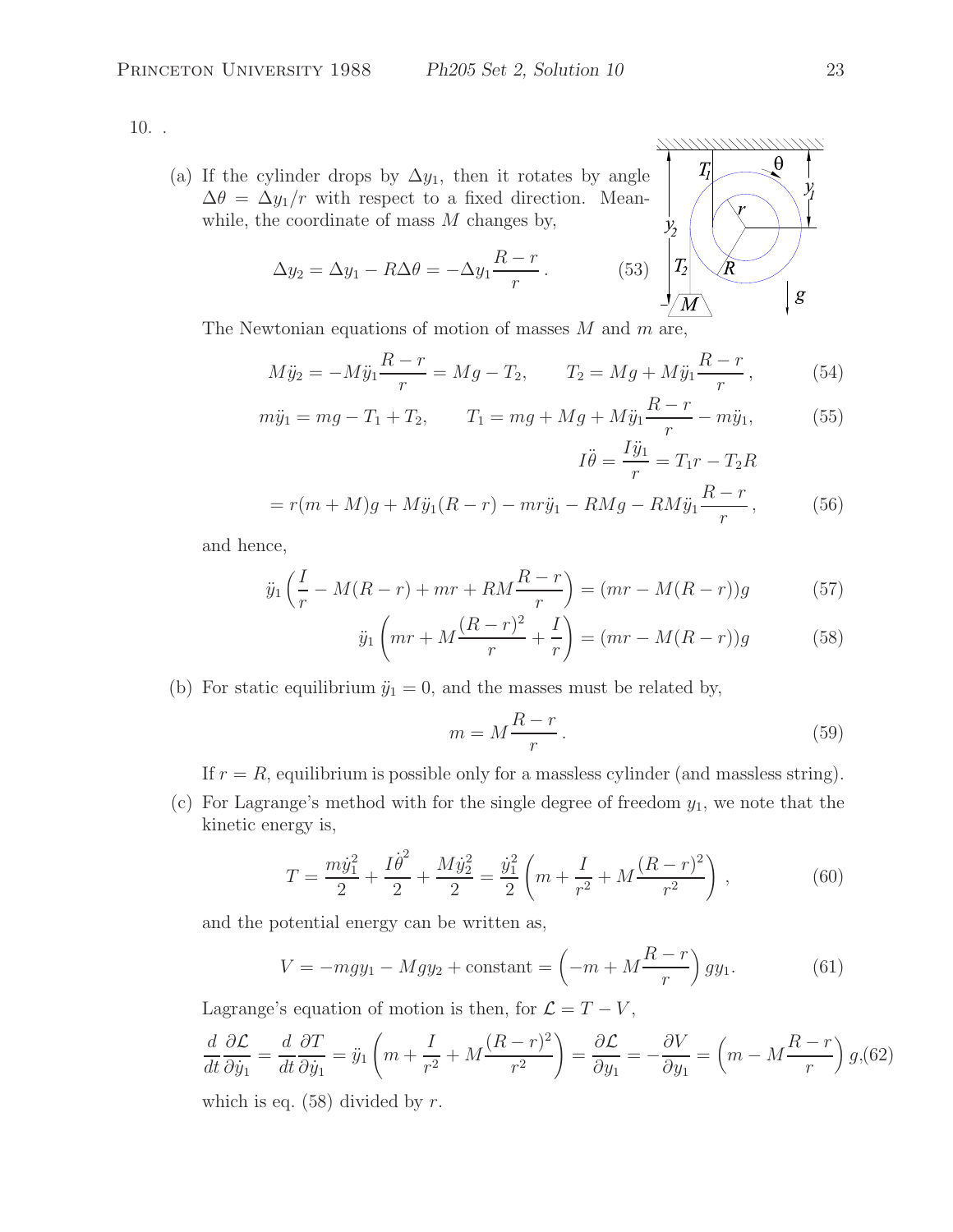11. The forces on the spool are sketched in the figure below.



(a) The force and torque equations of motion are, for rolling without slipping where the angular acceleration of the cylinder is  $\alpha = -a/R$  with a positive to the right and  $\alpha$  positive when out of the paper,

$$
T\cos\theta - F = ma,\t\t(63)
$$

$$
T\sin\theta + N - mg = 0,\t(64)
$$

$$
rT - RF = I\alpha = -\frac{Ia}{R},\tag{65}
$$

using the center of mass of the cylinder as the reference point for the torques. For static equilibrium,  $a = 0$ , and hence,

$$
\frac{F}{T} = \cos \theta = \frac{RF}{r}, \qquad \cos \theta = \frac{r}{R}, \tag{66}
$$

$$
T\cos\theta = F \le \mu N = \mu(mg - T\sin\theta), \qquad \mu \ge \frac{T\cos\theta}{mg - T\sin\theta}, \tag{67}
$$

and  $T \sin \theta \le mg$  so the cylinder stays on the floor.

(b) For rolling without slipping with nonzero acceleration (with  $T \sin \theta \leq m g$ ), we can combine eqs. (63) and (65) to find,

$$
a = \frac{R}{I}(R(T\cos\theta - ma) - rT), \qquad a = \frac{RT(R\cos\theta - r)}{I + mR^2} = \frac{T\cos\theta - r/R}{m(1 + I/mR^2)}.
$$
 (68)

If there were no friction, we would also have  $ma = T \cos \theta$ , and hence,

$$
ma = T \frac{\cos \theta - r/R}{1 + I/mR^2} = T \cos \theta, \qquad \cos \theta = \frac{r/R}{-I/mR^2} = -\frac{mrR}{I}.
$$
 (69)

(c) To use Lagrange's method with a constant tension  $T$  in the string as it winds at fixed angle  $\theta$ , we can associate a "potential" V with it, such that the work done by the tension when the center of the cylinder moves by  $dx$  (to the right) is,

$$
dW = -dV = -\frac{dV}{dx}dx = F_{\text{generalized}}dx.
$$
\n(70)

When the cylinder moves by  $dx$ , the outer cylinder of radius R rolls without slipping, and length  $dx$  of the string becomes wound onto the inner cylinder, so